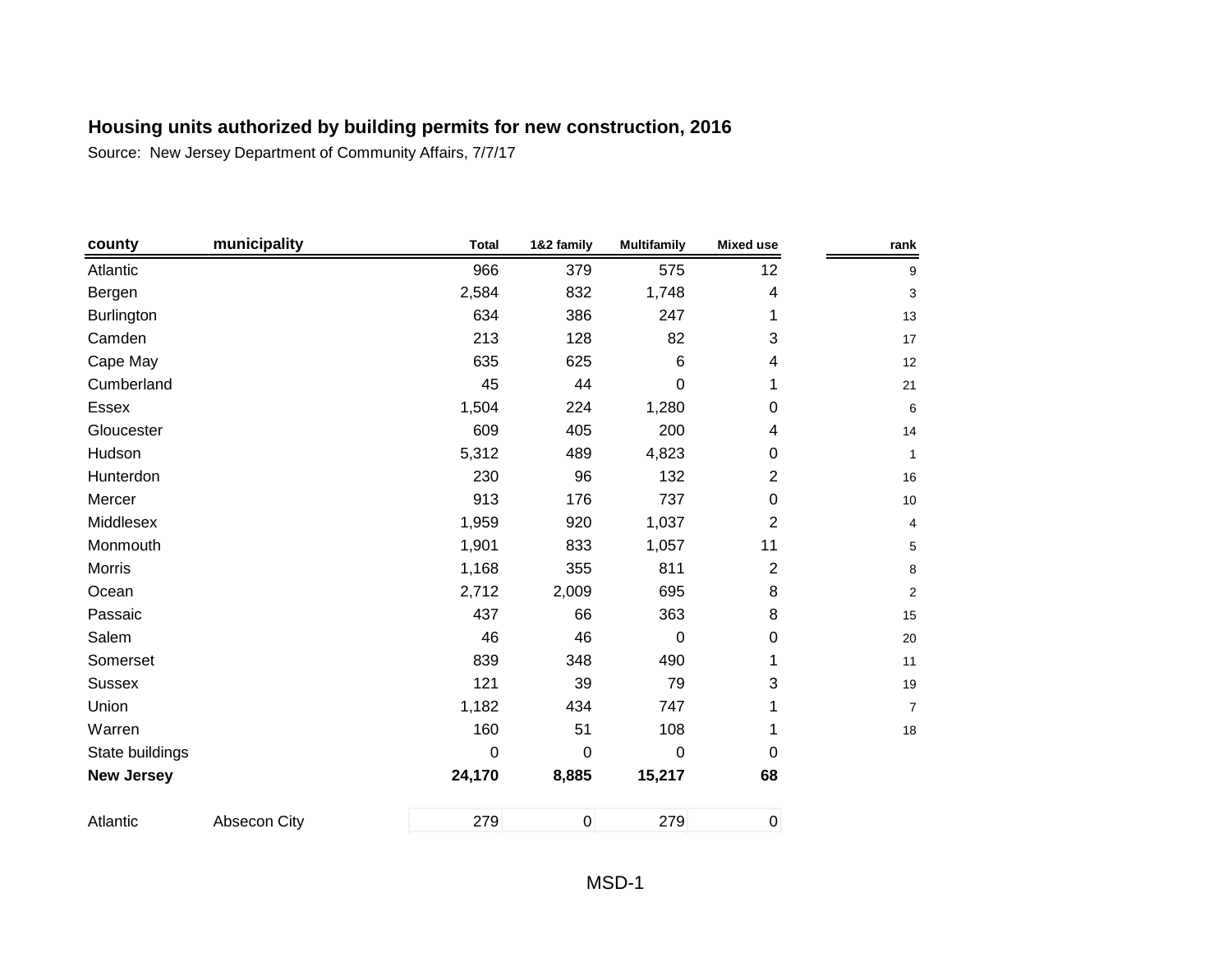| county   | municipality                | <b>Total</b>   | 1&2 family     | <b>Multifamily</b> | <b>Mixed use</b>         |  |
|----------|-----------------------------|----------------|----------------|--------------------|--------------------------|--|
| Atlantic | <b>Atlantic City</b>        | 75             | 9              | 66                 | 0                        |  |
| Atlantic | <b>Brigantine City</b>      | 44             | 44             | $\Omega$           | 0                        |  |
| Atlantic | Buena Borough               | 11             | $\overline{7}$ | $\mathbf 0$        | $\overline{\mathcal{L}}$ |  |
| Atlantic | <b>Buena Vista Township</b> | $\overline{2}$ | $\overline{2}$ | $\mathbf{0}$       | 0                        |  |
| Atlantic | Corbin City                 | 1              | 1              | $\mathbf 0$        | 0                        |  |
| Atlantic | Egg Harbor City             | 1              | 1              | $\mathbf{0}$       | 0                        |  |
| Atlantic | Egg Harbor Township         | 155            | 79             | 76                 | 0                        |  |
| Atlantic | <b>Estell Manor City</b>    | 2              | 2              | $\overline{0}$     | 0                        |  |
| Atlantic | Folsom Borough              | 1              | 1              | $\overline{0}$     | 0                        |  |
| Atlantic | Galloway Township           | 30             | 30             | $\pmb{0}$          | 0                        |  |
| Atlantic | Hamilton Township           | 36             | 36             | $\mathbf 0$        | 0                        |  |
| Atlantic | <b>Hammonton Town</b>       | 7              | $\overline{7}$ | $\mathbf 0$        | 0                        |  |
| Atlantic | Linwood City                | 4              | 4              | $\mathbf 0$        | $\pmb{0}$                |  |
| Atlantic | Longport Borough            | 30             | 29             | 1                  | $\pmb{0}$                |  |
| Atlantic | Margate City                | 117            | 103            | 14                 | $\pmb{0}$                |  |
| Atlantic | Mullica Township            | 3              | 3              | $\mathbf{0}$       | $\pmb{0}$                |  |
| Atlantic | Northfield City             | 3              | 3              | $\overline{0}$     | 0                        |  |
| Atlantic | Pleasantville City          | 145            | 5              | 139                | 1                        |  |
| Atlantic | Port Republic City          | $\mathbf 0$    | $\mathbf 0$    | $\mathbf 0$        | 0                        |  |
| Atlantic | <b>Somers Point City</b>    | $\mathbf 0$    | $\mathbf 0$    | $\overline{0}$     | 0                        |  |
| Atlantic | <b>Ventnor City</b>         | $\overline{7}$ | 1              | $\mathbf 0$        | 6                        |  |
| Atlantic | Weymouth Township           | 13             | 12             | $\mathbf{0}$       | 1                        |  |
| Bergen   | Allendale Borough           | $\overline{2}$ | $\overline{2}$ | $\mathbf 0$        | 0                        |  |
| Bergen   | Alpine Borough              | 3              | $\overline{2}$ | $\overline{0}$     |                          |  |
| Bergen   | Bergenfield Borough         | 29             | 29             | 0                  | 0                        |  |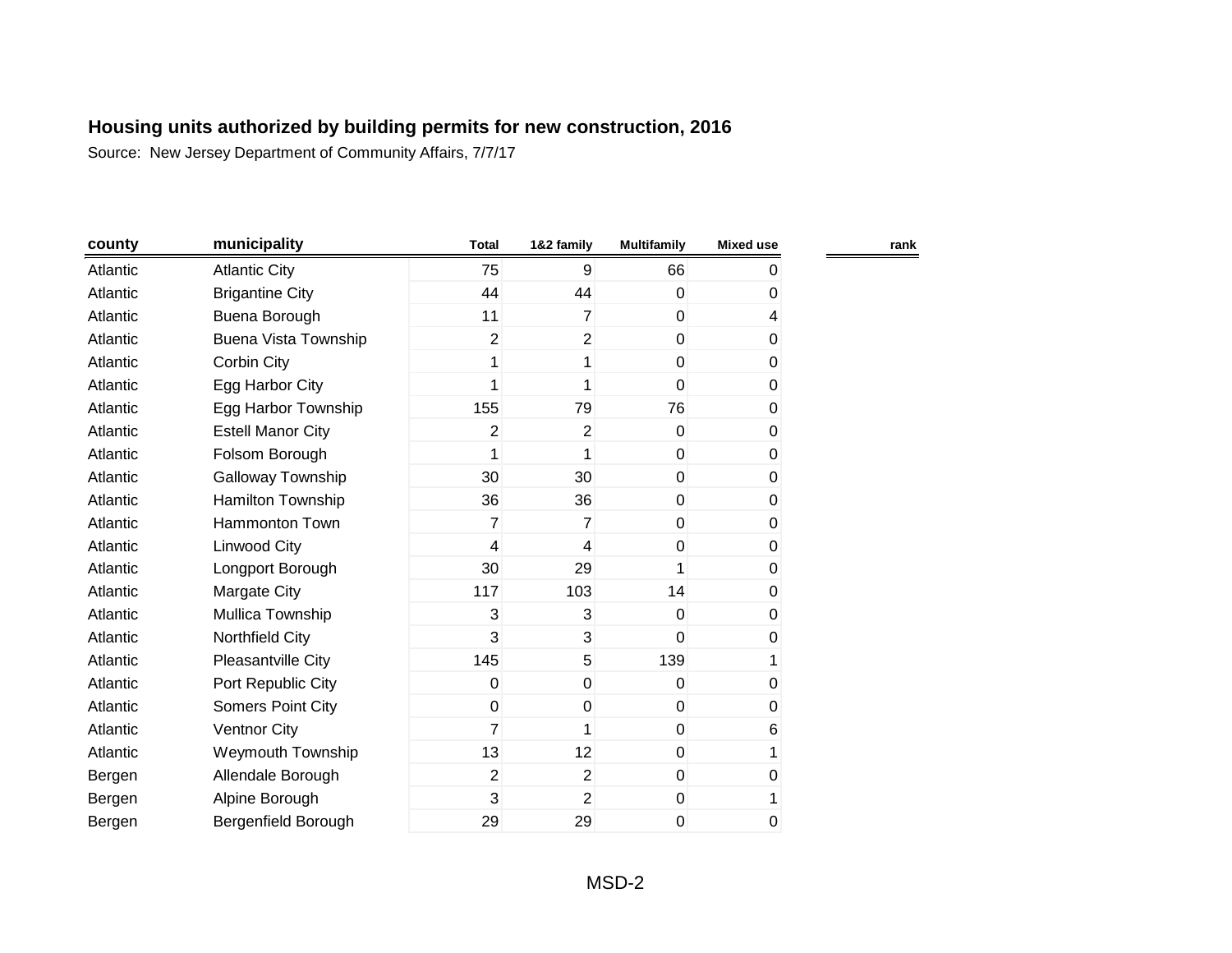| county | municipality              | <b>Total</b>   | 1&2 family      | <b>Multifamily</b> | <b>Mixed use</b> | rank |
|--------|---------------------------|----------------|-----------------|--------------------|------------------|------|
| Bergen | Bogota Borough            | $\overline{2}$ | $\overline{2}$  | $\mathbf{0}$       | 0                |      |
| Bergen | Carlstadt Borough         | 11             | 3               | 8                  | 0                |      |
| Bergen | Cliffside Park Borough    | 254            | 34              | 220                | 0                |      |
| Bergen | Closter Borough           | 6              | 6               | $\Omega$           | 0                |      |
| Bergen | Cresskill Borough         | 47             | 47              | $\mathbf{0}$       | 0                |      |
| Bergen | Demarest Borough          | 13             | 13              | $\overline{0}$     | 0                |      |
| Bergen | Dumont Borough            | 0              | $\mathbf 0$     | $\mathbf 0$        | 0                |      |
| Bergen | Elmwood Park Borough      | 4              | 4               | $\mathbf 0$        | 0                |      |
| Bergen | East Rutherford Borough   | 3              | 3               | 0                  | 0                |      |
| Bergen | Edgewater Borough         | 34             | 19              | 15                 | 0                |      |
| Bergen | Emerson Borough           | $\overline{7}$ | $\overline{7}$  | $\Omega$           | 0                |      |
| Bergen | <b>Englewood City</b>     | 189            | 4               | 185                | 0                |      |
| Bergen | Englewood Cliffs Borough  | 18             | 18              | $\Omega$           | 0                |      |
| Bergen | Fair Lawn Borough         | $\overline{2}$ | $\overline{2}$  | 0                  | 0                |      |
| Bergen | Fairview Borough          | 6              | $6\phantom{1}6$ | $\mathbf{0}$       | 0                |      |
| Bergen | Fort Lee Borough          | 667            | 69              | 597                | 1                |      |
| Bergen | Franklin Lakes Borough    | 10             | 10              | $\mathbf{0}$       | 0                |      |
| Bergen | <b>Garfield City</b>      | 86             | 11              | 75                 | 0                |      |
| Bergen | Glen Rock Borough         | $\,6$          | 6               | $\pmb{0}$          | 0                |      |
| Bergen | Hackensack City           | 13             | 5               | 8                  | 0                |      |
| Bergen | Harrington Park Borough   | $\mathbf 0$    | $\mathbf 0$     | $\mathbf 0$        | 0                |      |
| Bergen | Hasbrouck Heights Borough | 4              | $\overline{4}$  | $\mathbf 0$        | 0                |      |
| Bergen | Haworth Borough           | 6              | 6               | $\mathbf 0$        | 0                |      |
| Bergen | Hillsdale Borough         | 1              | 1               | $\mathbf 0$        | 0                |      |
| Bergen | Ho-Ho-Kus Borough         | 6              | 6               | 0                  | 0                |      |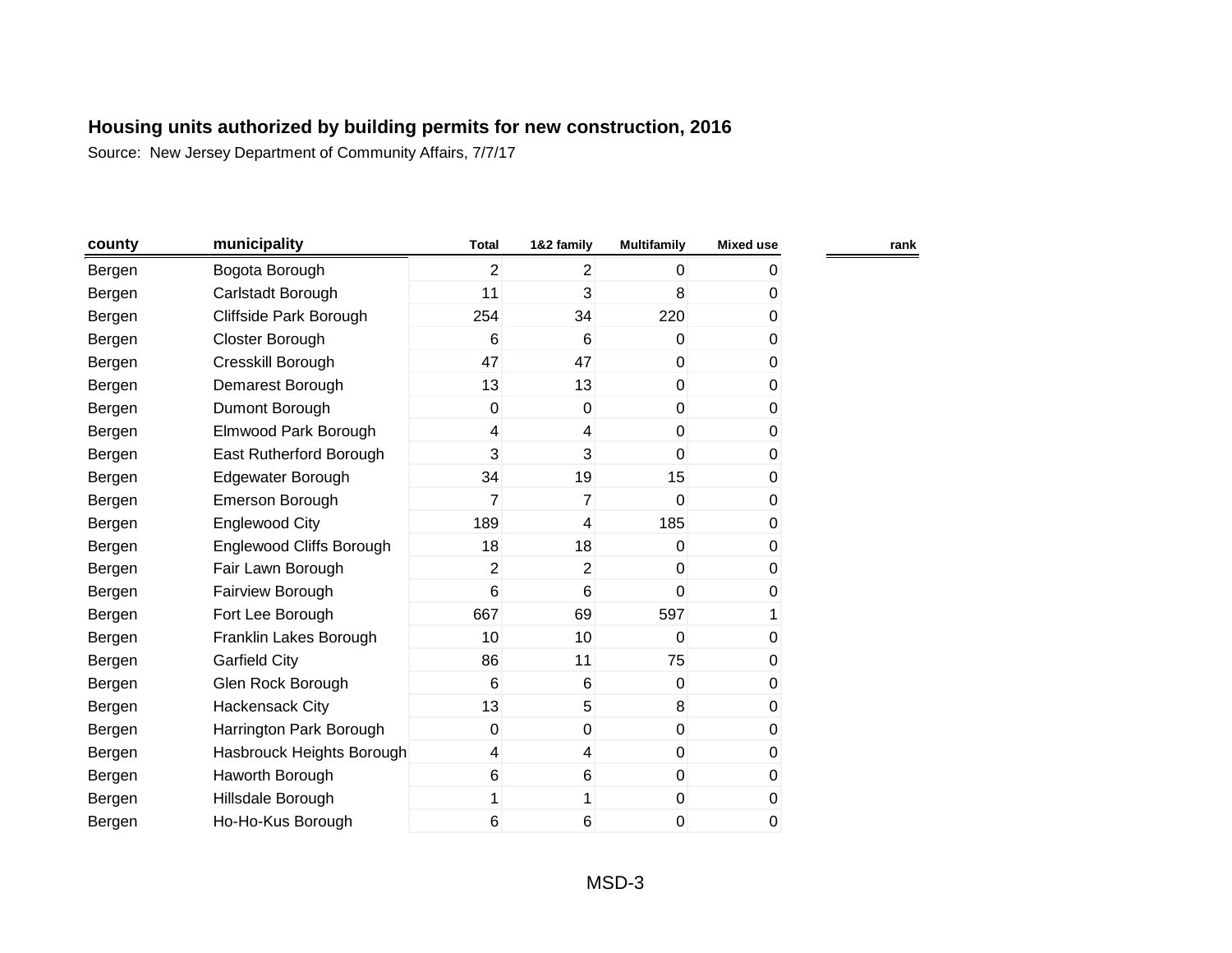| county | municipality               | <b>Total</b> | 1&2 family      | <b>Multifamily</b> | <b>Mixed use</b> |  |
|--------|----------------------------|--------------|-----------------|--------------------|------------------|--|
| Bergen | Leonia Borough             | 3            | 1               | $\overline{2}$     | 0                |  |
| Bergen | Little Ferry Borough       | 5            | 5               | $\mathbf 0$        | 0                |  |
| Bergen | Lodi Borough               | 10           | 10 <sup>1</sup> | $\mathbf 0$        | $\pmb{0}$        |  |
| Bergen | Lyndhurst Township         | 222          | 4               | 218                | 0                |  |
| Bergen | Mahwah Township            | 21           | 21              | $\overline{0}$     | $\pmb{0}$        |  |
| Bergen | Maywood Borough            | 0            | $\pmb{0}$       | $\overline{0}$     | 0                |  |
| Bergen | Midland Park Borough       | 1            | 1               | $\overline{0}$     | 0                |  |
| Bergen | Montvale Borough           | 30           | 10 <sup>°</sup> | 20                 | 0                |  |
| Bergen | Moonachie Borough          | 0            | $\mathbf 0$     | $\overline{0}$     | 0                |  |
| Bergen | New Milford Borough        | 3            | $\overline{2}$  | 1                  | 0                |  |
| Bergen | North Arlington Borough    | 30           | $\mathbf 0$     | 30                 | 0                |  |
| Bergen | Northvale Borough          | 1            | 1               | $\overline{0}$     | 0                |  |
| Bergen | Norwood Borough            | 10           | 10 <sup>1</sup> | $\overline{0}$     | 0                |  |
| Bergen | Oakland Borough            | 4            | 4               | $\overline{0}$     | 0                |  |
| Bergen | Old Tappan Borough         | 9            | 9               | $\overline{0}$     | 0                |  |
| Bergen | Oradell Borough            | 12           | 12              | $\mathbf{0}$       | 0                |  |
| Bergen | Palisades Park Borough     | 94           | 73              | 21                 | 0                |  |
| Bergen | Paramus Borough            | 31           | 31              | $\overline{0}$     | 0                |  |
| Bergen | Park Ridge Borough         | 6            | 6               | $\overline{0}$     | 0                |  |
| Bergen | Ramsey Borough             | 3            | 3               | $\overline{0}$     | 0                |  |
| Bergen | Ridgefield Borough         | 8            | 8               | $\overline{0}$     | 0                |  |
| Bergen | Ridgefield Park Village    | 31           | 1               | 30                 | 0                |  |
| Bergen | Ridgewood Village          | 10           | 10 <sup>1</sup> | $\overline{0}$     | $\pmb{0}$        |  |
| Bergen | River Edge Borough         | $\pmb{0}$    | $\mathbf 0$     | $\boldsymbol{0}$   | 0                |  |
| Bergen | <b>River Vale Township</b> | 6            | 6               | 0                  | 0                |  |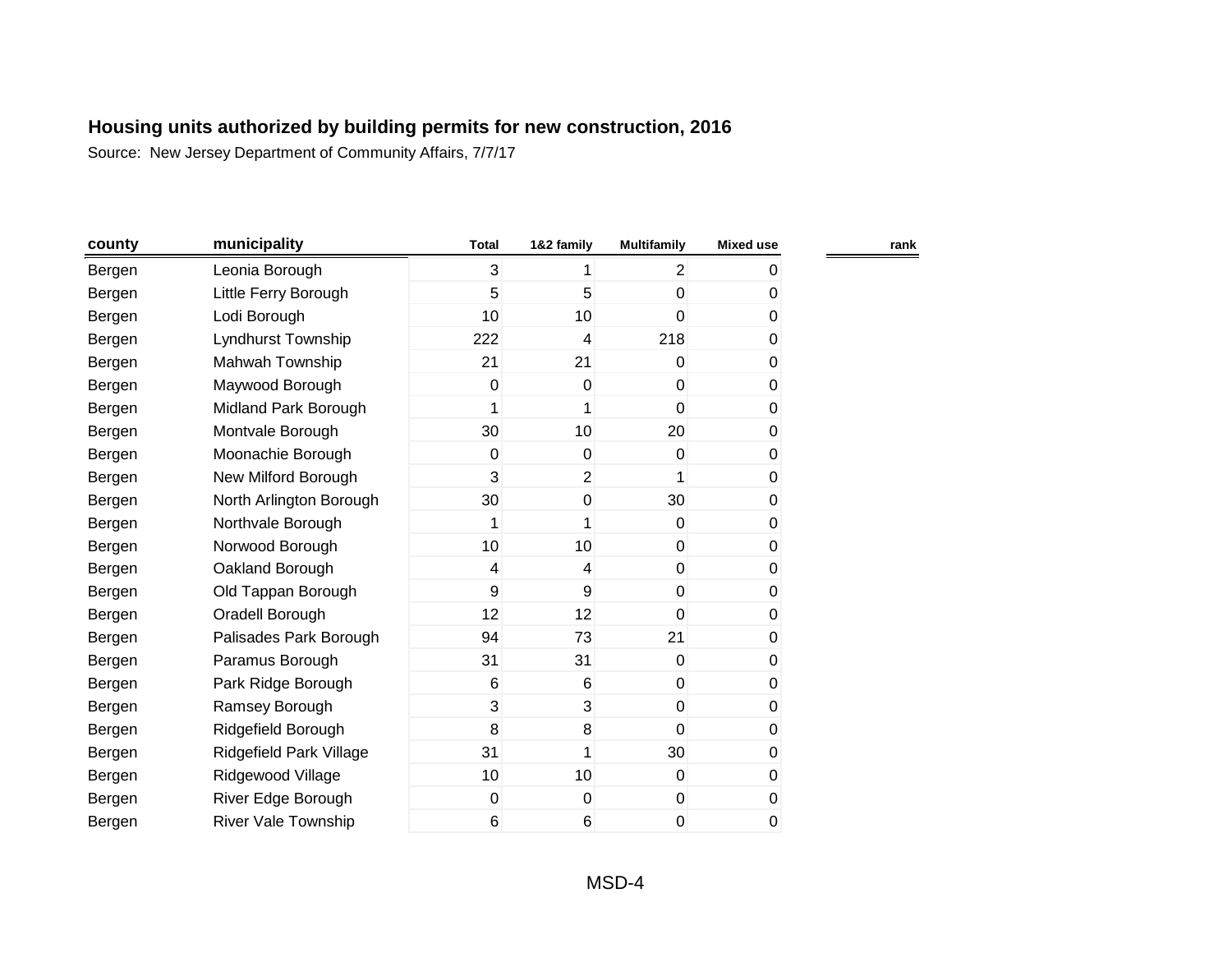| county            | municipality                  | <b>Total</b>   | 1&2 family     | <b>Multifamily</b> | <b>Mixed use</b> |
|-------------------|-------------------------------|----------------|----------------|--------------------|------------------|
| Bergen            | Rochelle Park Township        | 1              | 1              | 0                  | 0                |
| Bergen            | Rockleigh Borough             | $\overline{2}$ | $\overline{2}$ | 0                  | 0                |
| Bergen            | <b>Rutherford Borough</b>     | $\overline{7}$ | 7              | 0                  | 0                |
| Bergen            | Saddle Brook Township         | 3              | 3              | 0                  | 0                |
| Bergen            | Saddle River Borough          | 5              | 5              | 0                  | 0                |
| Bergen            | South Hackensack Twp          | 10             | 10             | 0                  | 0                |
| Bergen            | <b>Teaneck Township</b>       | 147            | 19             | 128                | 0                |
| Bergen            | <b>Tenafly Borough</b>        | 35             | 35             | 0                  | 0                |
| Bergen            | Teterboro Borough             | 0              | 0              | 0                  | 0                |
| Bergen            | Upper Saddle River Borough    | 3              | 3              | 0                  | 0                |
| Bergen            | Waldwick Borough              | 110            | $\mathbf 0$    | 110                | 0                |
| Bergen            | Wallington Borough            | 62             | 6              | 56                 | 0                |
| Bergen            | <b>Washington Township</b>    | 10             | 10             | $\Omega$           | 0                |
| Bergen            | Westwood Borough              | 25             | 9              | 16                 | 0                |
| Bergen            | <b>Woodcliff Lake Borough</b> | 13             | 5              | 8                  | 0                |
| Bergen            | Wood-Ridge Borough            | 158            | 156            | 0                  | $\overline{c}$   |
| Bergen            | <b>Wyckoff Township</b>       | 14             | 14             | 0                  | 0                |
| <b>Burlington</b> | <b>Bass River Township</b>    | 1              | 1              | 0                  | 0                |
| <b>Burlington</b> | <b>Beverly City</b>           | $\overline{2}$ | $\overline{2}$ | 0                  | 0                |
| Burlington        | Bordentown City               | $\pmb{0}$      | $\pmb{0}$      | $\mathbf 0$        | 0                |
| <b>Burlington</b> | <b>Bordentown Township</b>    | $\overline{7}$ | 7              | 0                  | 0                |
| <b>Burlington</b> | <b>Burlington City</b>        | 0              | $\mathbf 0$    | 0                  | 0                |
| Burlington        | <b>Burlington Township</b>    | 45             | 45             | 0                  | 0                |
| <b>Burlington</b> | <b>Chesterfield Township</b>  | 55             | 55             | 0                  | 0                |
| Burlington        | <b>Cinnaminson Township</b>   | 3              | 3              | 0                  | 0                |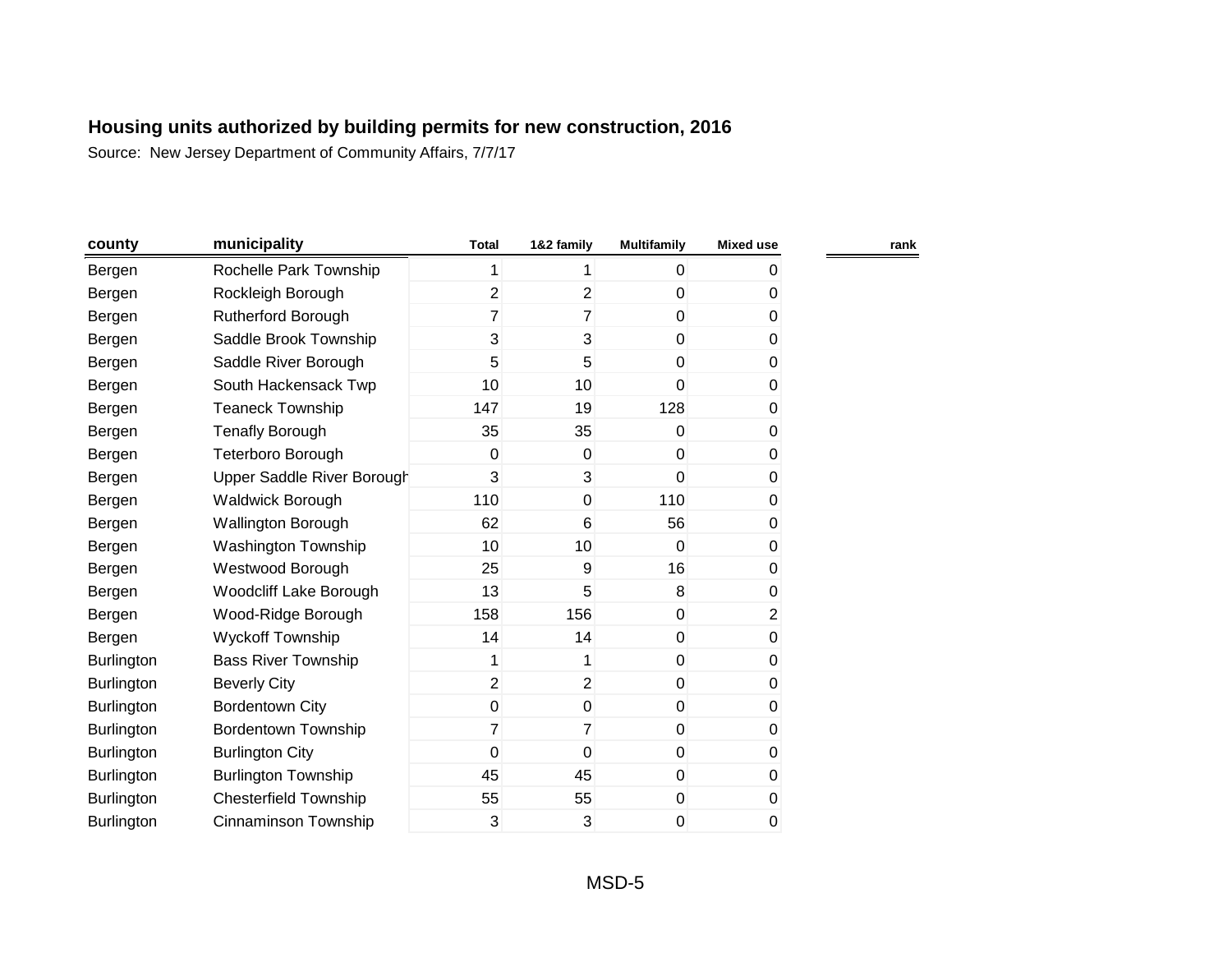| county            | municipality                   | <b>Total</b>            | 1&2 family              | <b>Multifamily</b> | <b>Mixed use</b> | rank |
|-------------------|--------------------------------|-------------------------|-------------------------|--------------------|------------------|------|
| <b>Burlington</b> | Delanco Township               | 0                       | 0                       | 0                  | 0                |      |
| <b>Burlington</b> | Delran Township                | 15                      | 15                      | 0                  | 0                |      |
| Burlington        | Eastampton Township            | 103                     | $\overline{7}$          | 96                 | 0                |      |
| <b>Burlington</b> | <b>Edgewater Park Township</b> | 40                      | 40                      | 0                  | 0                |      |
| Burlington        | Evesham Township               | 138                     | 31                      | 107                | 0                |      |
| <b>Burlington</b> | Fieldsboro Borough             | 0                       | 0                       | $\pmb{0}$          | 0                |      |
| Burlington        | Florence Township              | $\overline{2}$          | $\overline{2}$          | $\pmb{0}$          | 0                |      |
| Burlington        | Hainesport Township            | 6                       | 6                       | $\pmb{0}$          | 0                |      |
| <b>Burlington</b> | <b>Lumberton Township</b>      | 1                       | 1                       | $\pmb{0}$          | 0                |      |
| Burlington        | <b>Mansfield Township</b>      | 4                       | 4                       | $\pmb{0}$          | 0                |      |
| Burlington        | Maple Shade Township           | 12                      | 12                      | 0                  | 0                |      |
| <b>Burlington</b> | <b>Medford Township</b>        | 67                      | 67                      | $\pmb{0}$          | 0                |      |
| <b>Burlington</b> | Medford Lakes Borough          | 6                       | 6                       | $\mathbf 0$        | 0                |      |
| Burlington        | Moorestown Township            | 16                      | 16                      | $\pmb{0}$          | 0                |      |
| <b>Burlington</b> | Mount Holly Township           | 20                      | 12                      | 8                  | 0                |      |
| Burlington        | Mount Laurel Township          | 63                      | 27                      | 36                 | 0                |      |
| Burlington        | New Hanover Township           | 11                      | 11                      | 0                  | 0                |      |
| Burlington        | North Hanover Township         | $\overline{\mathbf{4}}$ | $\overline{\mathbf{4}}$ | $\pmb{0}$          | 0                |      |
| Burlington        | Palmyra Borough                | 0                       | 0                       | $\pmb{0}$          | 0                |      |
| <b>Burlington</b> | Pemberton Borough              | 1                       | 1                       | $\mathbf 0$        | 0                |      |
| Burlington        | Pemberton Township             | $\overline{2}$          | $\overline{2}$          | $\pmb{0}$          | 0                |      |
| Burlington        | <b>Riverside Township</b>      | 0                       | 0                       | $\mathbf 0$        | 0                |      |
| Burlington        | Riverton Borough               | 0                       | 0                       | $\pmb{0}$          | 0                |      |
| Burlington        | Shamong Township               | 0                       | 0                       | $\pmb{0}$          | 0                |      |
| Burlington        | Southampton Township           | $\overline{2}$          | 1                       | 0                  | 1                |      |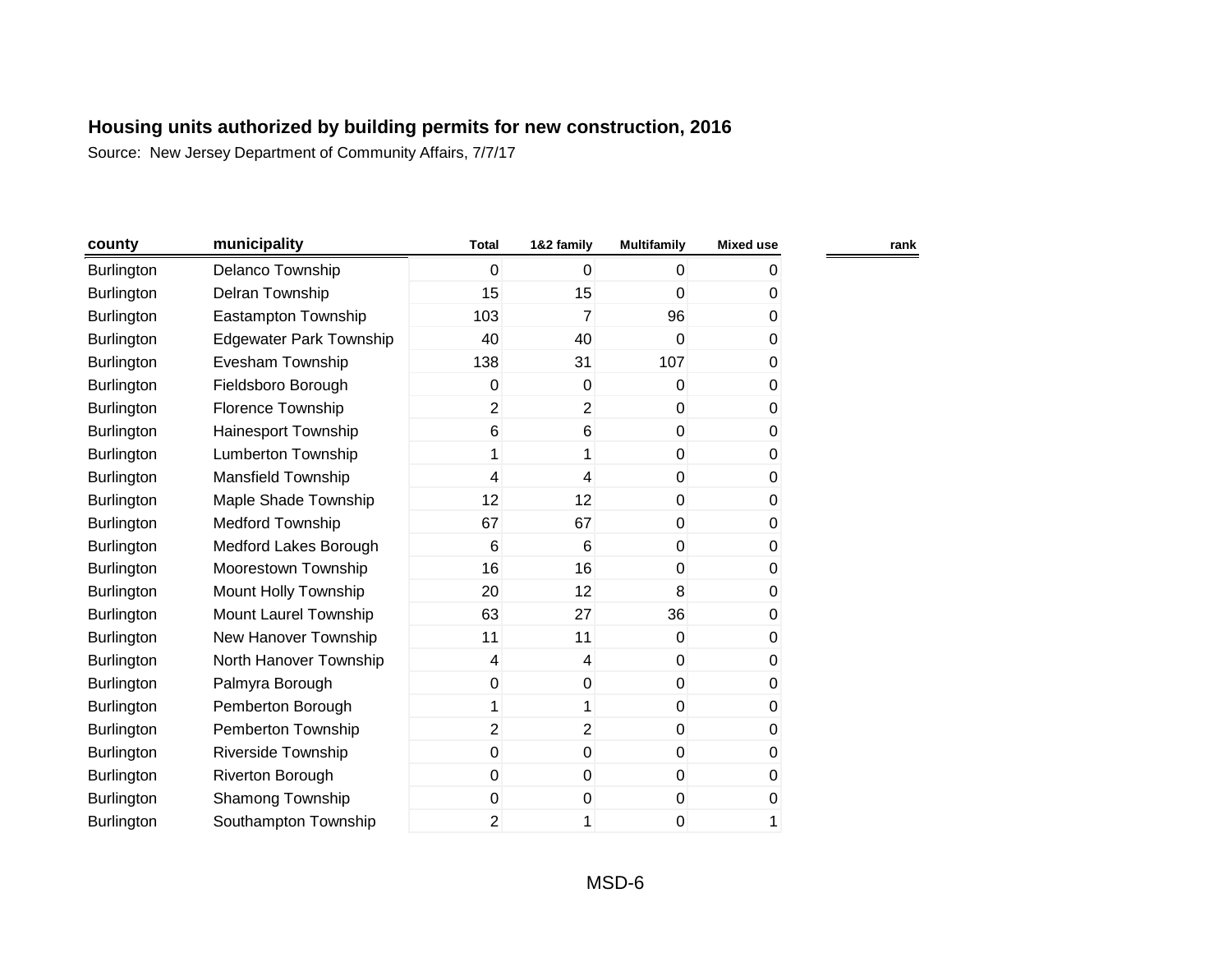| county            | municipality               | <b>Total</b>   | 1&2 family     | <b>Multifamily</b> | <b>Mixed use</b> |
|-------------------|----------------------------|----------------|----------------|--------------------|------------------|
| <b>Burlington</b> | Springfield Township       | 0              | $\mathbf{0}$   | $\overline{0}$     | 0                |
| <b>Burlington</b> | <b>Tabernacle Township</b> | 0              | $\mathbf 0$    | $\overline{0}$     | 0                |
| <b>Burlington</b> | Washington Township        | 8              | 8              | $\overline{0}$     | 0                |
| <b>Burlington</b> | <b>Westampton Township</b> | 0              | $\mathbf 0$    | $\overline{0}$     | 0                |
| Burlington        | Willingboro Township       | 0              | $\mathbf 0$    | $\overline{0}$     | 0                |
| <b>Burlington</b> | <b>Woodland Township</b>   | 0              | 0              | $\overline{0}$     | 0                |
| <b>Burlington</b> | Wrightstown Borough        | 0              | $\mathbf 0$    | $\overline{0}$     | 0                |
| Camden            | Audubon Borough            | 1              | 1              | $\overline{0}$     | 0                |
| Camden            | Audubon Park Borough       | 0              | 0              | $\overline{0}$     | 0                |
| Camden            | Barrington Borough         | $\overline{2}$ | $\overline{2}$ | $\overline{0}$     | 0                |
| Camden            | Bellmawr Borough           | 0              | $\mathbf 0$    | $\overline{0}$     | 0                |
| Camden            | Berlin Borough             | 3              | 3              | $\overline{0}$     | 0                |
| Camden            | <b>Berlin Township</b>     | 28             | 28             | $\overline{0}$     | 0                |
| Camden            | Brooklawn Borough          | 0              | $\mathbf 0$    | $\overline{0}$     | 0                |
| Camden            | Camden City                | 52             | $\overline{2}$ | 50                 | 0                |
| Camden            | Cherry Hill Township       | 39             | $\overline{7}$ | 32                 | 0                |
| Camden            | <b>Chesilhurst Borough</b> | 0              | $\mathbf 0$    | $\overline{0}$     | 0                |
| Camden            | <b>Clementon Borough</b>   | 15             | 15             | $\boldsymbol{0}$   | 0                |
| Camden            | Collingswood Borough       | 4              | 2              | $\overline{0}$     | 2                |
| Camden            | Gibbsboro Borough          | 1              | 1              | $\overline{0}$     | 0                |
| Camden            | <b>Gloucester City</b>     | 0              | $\mathbf 0$    | $\overline{0}$     | 0                |
| Camden            | <b>Gloucester Township</b> | 0              | $\mathbf 0$    | $\overline{0}$     | 0                |
| Camden            | Haddon Township            | 8              | 8              | $\overline{0}$     | 0                |
| Camden            | Haddonfield Borough        | 13             | 13             | $\boldsymbol{0}$   | 0                |
| Camden            | Haddon Heights Borough     | 11             | 11             | 0                  | 0                |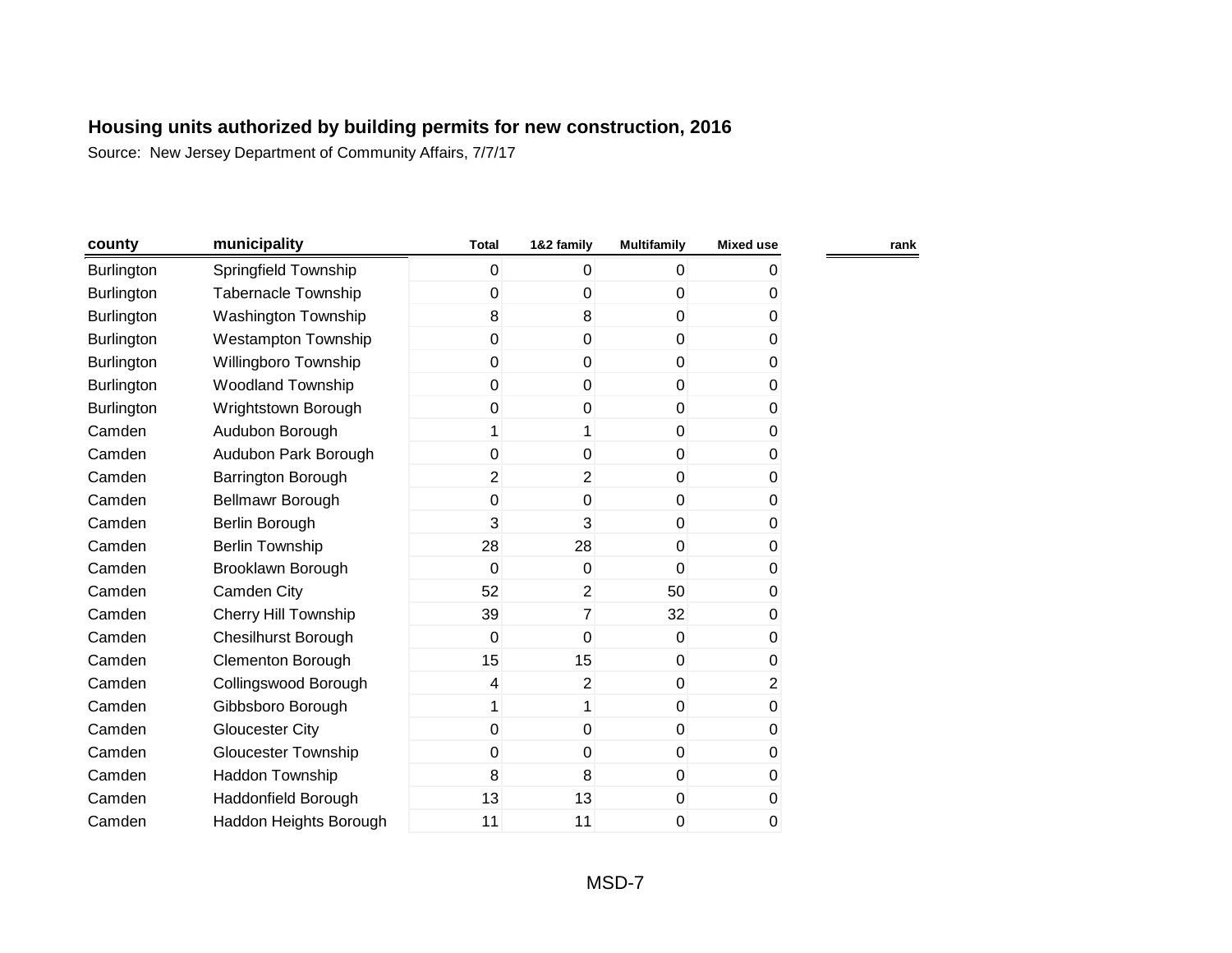| county   | municipality             | <b>Total</b>   | 1&2 family     | <b>Multifamily</b> | <b>Mixed use</b> |  |
|----------|--------------------------|----------------|----------------|--------------------|------------------|--|
| Camden   | Hi-nella Borough         | 0              | $\mathbf{0}$   | $\Omega$           | 0                |  |
| Camden   | Laurel Springs Borough   | 1              | 1              | $\overline{0}$     | 0                |  |
| Camden   | Lawnside Borough         | $\overline{2}$ | $\overline{2}$ | $\overline{0}$     | 0                |  |
| Camden   | Lindenwold Borough       | 1              | 1              | $\overline{0}$     | 0                |  |
| Camden   | Magnolia Borough         | 0              | 0              | $\overline{0}$     | 0                |  |
| Camden   | Merchantville Borough    | 0              | $\mathbf 0$    | $\overline{0}$     | 0                |  |
| Camden   | Mount Ephraim Borough    | 1              | 1              | $\overline{0}$     | 0                |  |
| Camden   | Oaklyn Borough           | 0              | $\mathbf 0$    | $\overline{0}$     | 0                |  |
| Camden   | Pennsauken Township      | 4              | $\overline{4}$ | $\overline{0}$     | 0                |  |
| Camden   | Pine Hill Borough        | 0              | 0              | $\overline{0}$     | 0                |  |
| Camden   | Pine Valley Borough      | 0              | $\mathbf 0$    | $\overline{0}$     | 0                |  |
| Camden   | Runnemede Borough        | 0              | $\mathbf 0$    | $\overline{0}$     | 0                |  |
| Camden   | Somerdale Borough        | 6              | 6              | $\overline{0}$     | 0                |  |
| Camden   | <b>Stratford Borough</b> | 0              | $\mathbf 0$    | $\overline{0}$     | 0                |  |
| Camden   | Tavistock Borough        | 0              | $\mathbf 0$    | $\overline{0}$     | 0                |  |
| Camden   | Voorhees Township        | 19             | 19             | $\overline{0}$     | 0                |  |
| Camden   | Waterford Township       | $\overline{2}$ | 1              | $\overline{0}$     | 1                |  |
| Camden   | <b>Winslow Township</b>  | 0              | $\mathbf{0}$   | $\overline{0}$     | 0                |  |
| Camden   | Woodlynne Borough        | 0              | $\mathbf 0$    | $\overline{0}$     | 0                |  |
| Cape May | Avalon Borough           | 75             | 73             | $\overline{0}$     | 2                |  |
| Cape May | Cape May City            | 17             | 17             | $\overline{0}$     | 0                |  |
| Cape May | Cape May Point Borough   | 1              | 1              | $\overline{0}$     | 0                |  |
| Cape May | Dennis Township          | 9              | 9              | $\overline{0}$     | 0                |  |
| Cape May | Lower Township           | 20             | 20             | $\overline{0}$     | 0                |  |
| Cape May | Middle Township          | 79             | 79             | 0                  | 0                |  |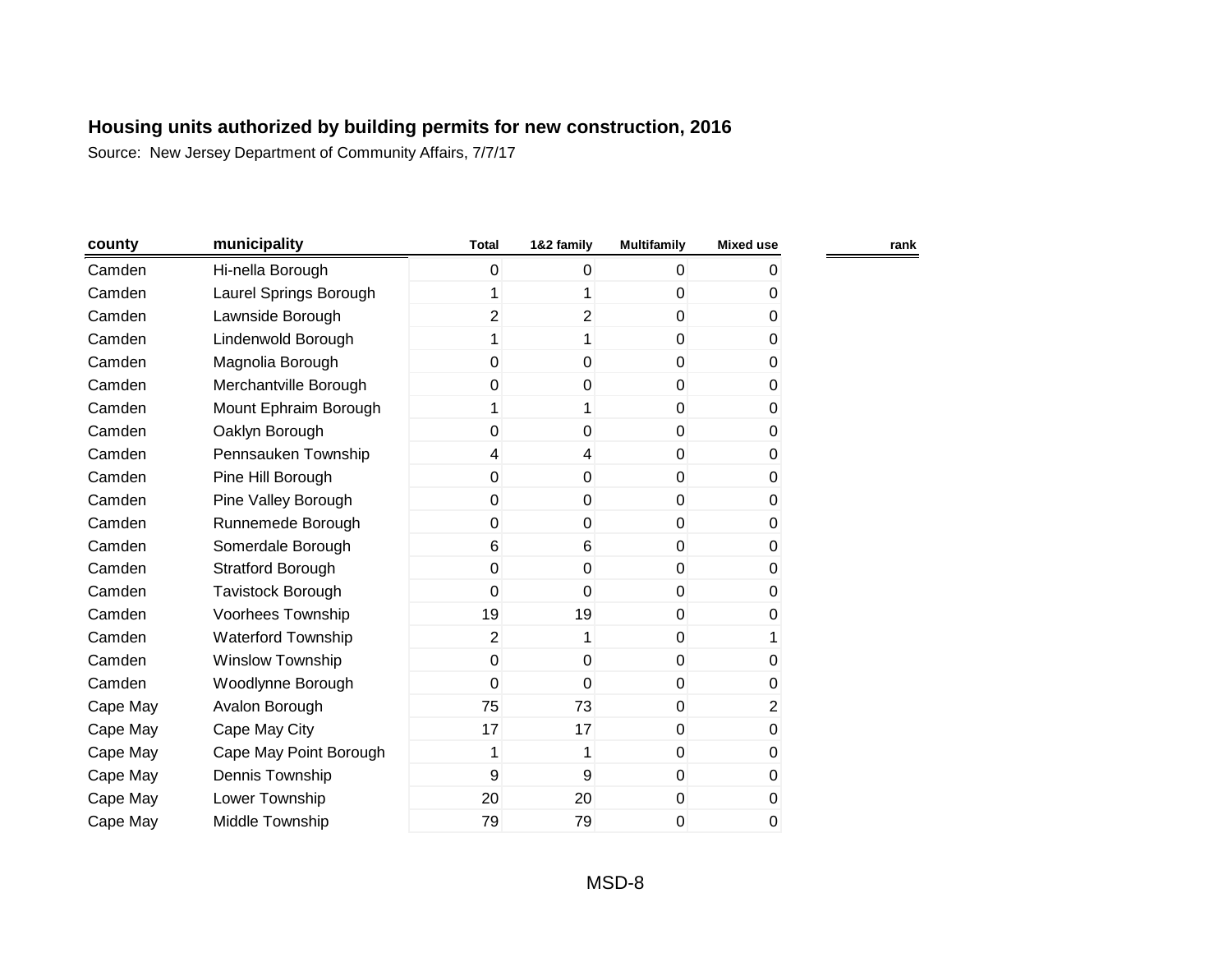| county     | municipality                    | <b>Total</b> | 1&2 family  | <b>Multifamily</b> | <b>Mixed use</b> |
|------------|---------------------------------|--------------|-------------|--------------------|------------------|
| Cape May   | North Wildwood City             | 52           | 49          | 3                  | 0                |
| Cape May   | Ocean City                      | 210          | 205         | 3                  | $\overline{2}$   |
| Cape May   | Sea Isle City                   | 74           | 74          | 0                  | 0                |
| Cape May   | Stone Harbor Borough            | 45           | 45          | 0                  | 0                |
| Cape May   | <b>Upper Township</b>           | 15           | 15          | 0                  | 0                |
| Cape May   | West Cape May Borough           | 13           | 13          | 0                  | 0                |
| Cape May   | West Wildwood Borough           | 9            | 9           | 0                  | 0                |
| Cape May   | <b>Wildwood City</b>            | 6            | 6           | 0                  | 0                |
| Cape May   | Wildwood Crest Borough          | 1            | 1           | 0                  | 0                |
| Cape May   | Woodbine Borough                | 9            | 9           | 0                  | 0                |
| Cumberland | <b>Bridgeton City</b>           | 0            | $\mathbf 0$ | 0                  | 0                |
| Cumberland | <b>Commercial Township</b>      | 3            | 3           | 0                  | 0                |
| Cumberland | Deerfield Township              | 1            | 1           | 0                  | 0                |
| Cumberland | Downe Township                  | 0            | 0           | 0                  | 0                |
| Cumberland | <b>Fairfield Township</b>       | 0            | 0           | 0                  | 0                |
| Cumberland | <b>Greenwich Township</b>       | 0            | 0           | 0                  | 0                |
| Cumberland | <b>Hopewell Township</b>        | 1            | 1           | 0                  | 0                |
| Cumberland | Lawrence Township               | 0            | 0           | 0                  | 0                |
| Cumberland | Maurice River Township          | 0            | 0           | 0                  | 0                |
| Cumberland | Millville City                  | 15           | 15          | 0                  | 0                |
| Cumberland | Shiloh Borough                  | 0            | $\mathbf 0$ | 0                  | 0                |
| Cumberland | <b>Stow Creek Township</b>      | 0            | 0           | 0                  | 0                |
| Cumberland | <b>Upper Deerfield Township</b> | 5            | 4           | 0                  |                  |
| Cumberland | <b>Vineland City</b>            | 20           | 20          | 0                  | 0                |
| Essex      | <b>Belleville Township</b>      | 0            | 0           | 0                  | 0                |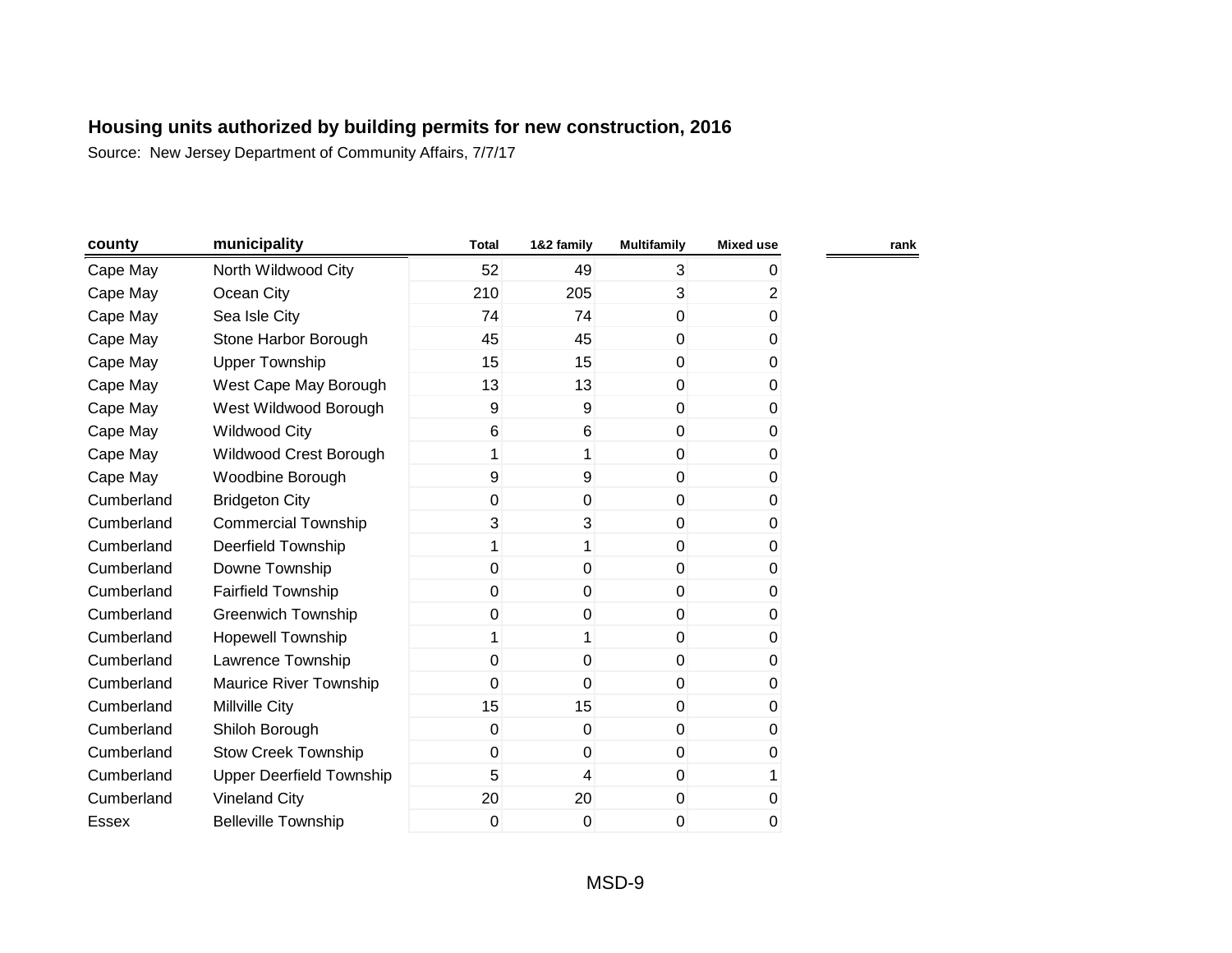| county       | municipality               | <b>Total</b> | 1&2 family      | <b>Multifamily</b> | <b>Mixed use</b> |
|--------------|----------------------------|--------------|-----------------|--------------------|------------------|
| <b>Essex</b> | <b>Bloomfield Township</b> | 0            | $\mathbf{0}$    | $\overline{0}$     | 0                |
| <b>Essex</b> | Caldwell Borough           | 3            | 3               | $\mathbf{0}$       | $\Omega$         |
| <b>Essex</b> | Cedar Grove Township       | 13           | 11              | $\overline{2}$     | 0                |
| <b>Essex</b> | East Orange City           | 250          | $\overline{9}$  | 241                | 0                |
| <b>Essex</b> | Essex Fells Borough        | 5            | 5               | $\mathbf{0}$       | $\mathbf 0$      |
| <b>Essex</b> | <b>Fairfield Township</b>  | $\mathbf 0$  | $\mathbf 0$     | $\mathbf{0}$       | 0                |
| <b>Essex</b> | Glen Ridge Borough         | 3            | 3               | $\overline{0}$     | 0                |
| <b>Essex</b> | Irvington Township         | 115          | $\mathbf 0$     | 115                | 0                |
| Essex        | Livingston Township        | 212          | 24              | 188                | 0                |
| <b>Essex</b> | Maplewood Township         | 107          | 32              | 75                 | 0                |
| <b>Essex</b> | Millburn Township          | 34           | 34              | $\Omega$           | 0                |
| <b>Essex</b> | Montclair Township         | 52           | 12              | 40                 | 0                |
| <b>Essex</b> | <b>Newark City</b>         | 210          | 58              | 152                | 0                |
| <b>Essex</b> | North Caldwell Borough     | 10           | 10 <sup>1</sup> | $\Omega$           | 0                |
| <b>Essex</b> | Nutley Township            | 16           | 6               | 10                 | 0                |
| Essex        | City of Orange Township    | 160          | $\overline{2}$  | 158                | 0                |
| Essex        | Roseland Borough           | 3            | 3               | $\Omega$           | 0                |
| <b>Essex</b> | South Orange Village       | $\mathbf 0$  | 0               | $\Omega$           | 0                |
| <b>Essex</b> | Verona Township            | 5            | 5               | $\mathbf 0$        | 0                |
| Essex        | West Caldwell Township     | 0            | $\mathbf 0$     | $\mathbf{0}$       | 0                |
| <b>Essex</b> | West Orange Township       | 306          | $\overline{7}$  | 299                | 0                |
| Gloucester   | Clayton Borough            | 1            | 1               | $\Omega$           | 0                |
| Gloucester   | Deptford Township          | 42           | 42              | $\mathbf 0$        | $\pmb{0}$        |
| Gloucester   | East Greenwich Township    | 67           | 64              | $\mathbf 0$        | $\mathbf{3}$     |
| Gloucester   | <b>Elk Township</b>        | 38           | 38              | 0                  | $\pmb{0}$        |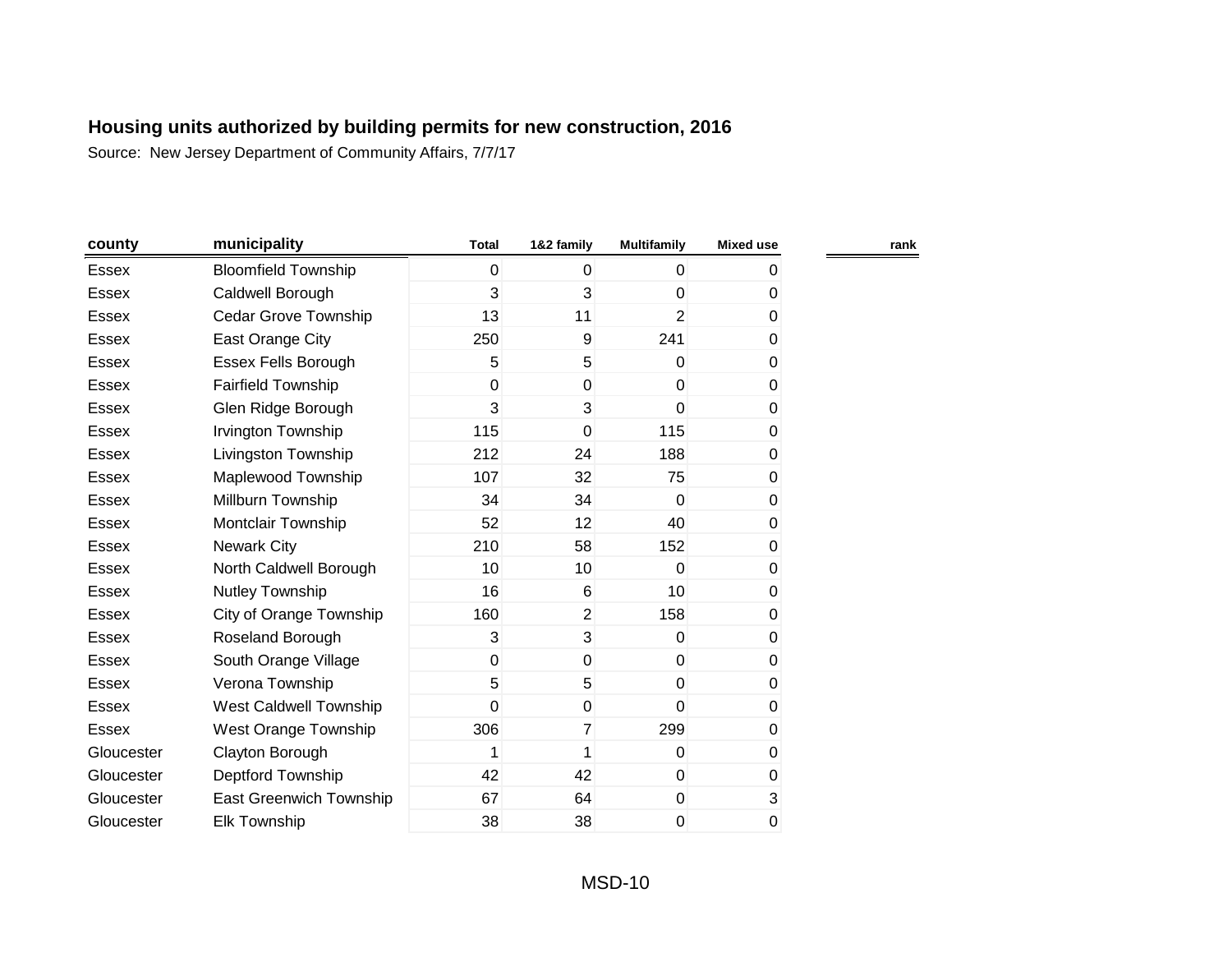| county     | municipality              | <b>Total</b>   | 1&2 family     | <b>Multifamily</b> | <b>Mixed use</b> | rank |
|------------|---------------------------|----------------|----------------|--------------------|------------------|------|
| Gloucester | Franklin Township         | 13             | 13             | $\mathbf 0$        | 0                |      |
| Gloucester | Glassboro Borough         | 69             | 69             | $\mathbf 0$        | 0                |      |
| Gloucester | <b>Greenwich Township</b> | 3              | $\overline{3}$ | $\overline{0}$     | 0                |      |
| Gloucester | <b>Harrison Township</b>  | 77             | 29             | 48                 | 0                |      |
| Gloucester | Logan Township            | $\mathbf 0$    | $\overline{0}$ | $\mathbf{0}$       | 0                |      |
| Gloucester | Mantua Township           | 0              | $\mathbf{0}$   | $\mathbf{0}$       | 0                |      |
| Gloucester | Monroe Township           | 125            | 53             | 72                 | 0                |      |
| Gloucester | National Park Borough     | 0              | 0              | $\mathbf 0$        | 0                |      |
| Gloucester | Newfield Borough          | 0              | 0              | $\mathbf 0$        | 0                |      |
| Gloucester | Paulsboro Borough         | $\overline{2}$ | 1              | $\mathbf 0$        | 1                |      |
| Gloucester | Pitman Borough            | 3              | 3              | $\mathbf{0}$       | 0                |      |
| Gloucester | South Harrison Township   | 0              | $\overline{0}$ | $\mathbf 0$        | 0                |      |
| Gloucester | Swedesboro Borough        | 1              | 1              | $\overline{0}$     | 0                |      |
| Gloucester | Washington Township       | 0              | $\overline{0}$ | $\mathbf 0$        | 0                |      |
| Gloucester | Wenonah Borough           | 0              | 0              | $\mathbf 0$        | 0                |      |
| Gloucester | West Deptford Township    | 3              | 3              | $\mathbf 0$        | 0                |      |
| Gloucester | Westville Borough         | 0              | 0              | $\mathbf 0$        | $\pmb{0}$        |      |
| Gloucester | <b>Woodbury City</b>      | $\overline{2}$ | $\overline{2}$ | $\mathbf 0$        | 0                |      |
| Gloucester | Woodbury Heights Borough  | 0              | 0              | $\mathbf 0$        | 0                |      |
| Gloucester | <b>Woolwich Township</b>  | 163            | 83             | 80                 | 0                |      |
| Hudson     | <b>Bayonne City</b>       | 29             | 29             | $\mathbf 0$        | 0                |      |
| Hudson     | East Newark Borough       | $\overline{2}$ | $\overline{2}$ | $\mathbf 0$        | 0                |      |
| Hudson     | <b>Guttenberg Town</b>    | 3              | $\overline{3}$ | 0                  | 0                |      |
| Hudson     | Harrison Town             | 456            | 47             | 409                | 0                |      |
| Hudson     | Hoboken City              | 61             | 18             | 43                 | 0                |      |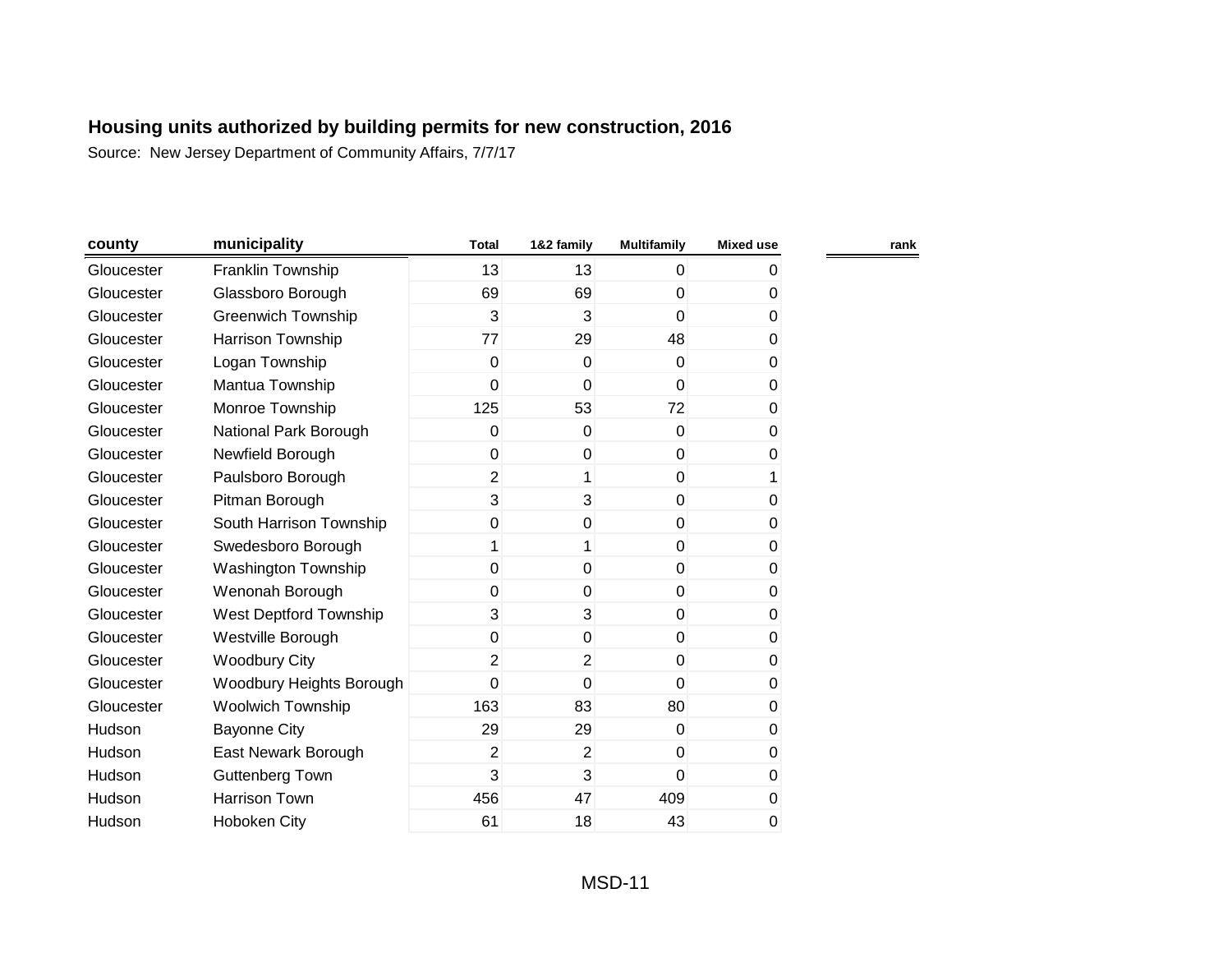| county    | municipality              | <b>Total</b>   | 1&2 family     | <b>Multifamily</b> | <b>Mixed use</b> | rank |
|-----------|---------------------------|----------------|----------------|--------------------|------------------|------|
| Hudson    | Jersey City               | 3,174          | 359            | 2,815              | 0                |      |
| Hudson    | <b>Kearny Town</b>        | 96             | 15             | 81                 | 0                |      |
| Hudson    | North Bergen Township     | 0              | $\mathbf 0$    | $\mathbf 0$        | 0                |      |
| Hudson    | Secaucus Town             | 636            | $\overline{7}$ | 629                | 0                |      |
| Hudson    | <b>Union City</b>         | 76             | 3              | 73                 | 0                |      |
| Hudson    | Weehawken Township        | 560            | 6              | 554                | 0                |      |
| Hudson    | West New York Town        | 219            | $\mathbf 0$    | 219                | 0                |      |
| Hunterdon | Alexandria Township       | 1              | 1              | $\Omega$           | 0                |      |
| Hunterdon | Bethlehem Township        | $\overline{0}$ | 0              | $\mathbf 0$        | 0                |      |
| Hunterdon | <b>Bloomsbury Borough</b> | $\mathbf 0$    | $\mathbf 0$    | $\mathbf 0$        | 0                |      |
| Hunterdon | Califon Borough           | 0              | $\mathbf 0$    | 0                  | 0                |      |
| Hunterdon | <b>Clinton Town</b>       | 35             | 0              | 35                 | 0                |      |
| Hunterdon | <b>Clinton Township</b>   | 0              | $\mathbf 0$    | $\mathbf 0$        | 0                |      |
| Hunterdon | <b>Delaware Township</b>  | 5              | 5              | $\mathbf 0$        | 0                |      |
| Hunterdon | East Amwell Township      | 4              | 3              | $\mathbf 0$        | 1                |      |
| Hunterdon | Flemington Borough        | $\overline{0}$ | $\mathbf 0$    | $\mathbf 0$        | 0                |      |
| Hunterdon | Franklin Township         | 3              | 3              | $\mathbf 0$        | 0                |      |
| Hunterdon | Frenchtown Borough        | $\overline{0}$ | $\mathbf 0$    | $\mathbf 0$        | 0                |      |
| Hunterdon | Glen Gardner Borough      | $\overline{0}$ | $\mathbf 0$    | $\mathbf 0$        | 0                |      |
| Hunterdon | Hampton Borough           | $\overline{2}$ | $\overline{2}$ | $\mathbf 0$        | 0                |      |
| Hunterdon | High Bridge Borough       | 8              | 1              | $\overline{7}$     | 0                |      |
| Hunterdon | <b>Holland Township</b>   | $\overline{2}$ | $\overline{2}$ | $\mathbf 0$        | 0                |      |
| Hunterdon | Kingwood Township         | 3              | $\overline{2}$ | $\mathbf 0$        | 1                |      |
| Hunterdon | Lambertville City         | 3              | 3              | $\pmb{0}$          | $\pmb{0}$        |      |
| Hunterdon | Lebanon Borough           | 0              | 0              | 0                  | $\pmb{0}$        |      |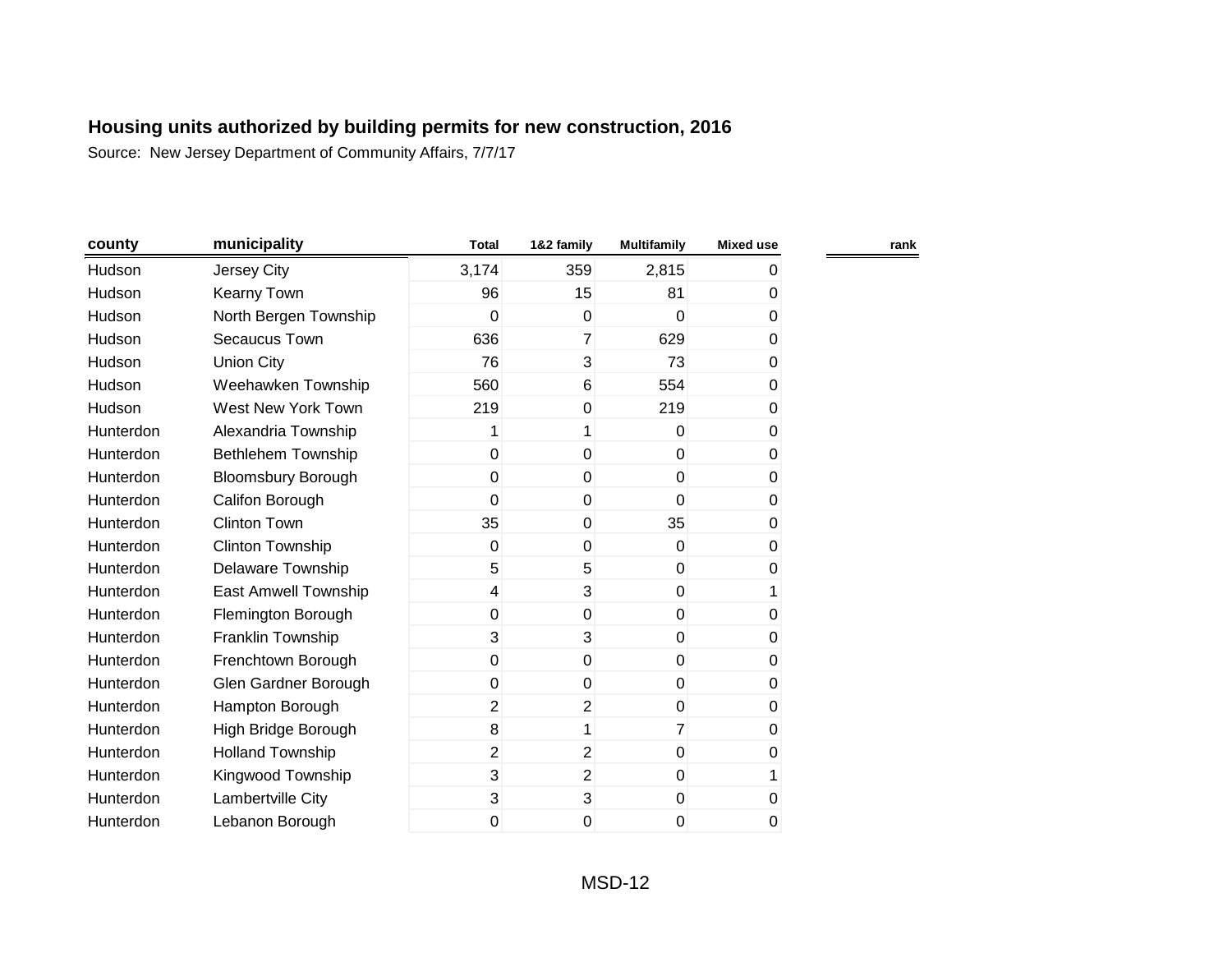| county    | municipality               | <b>Total</b>         | 1&2 family  | <b>Multifamily</b> | <b>Mixed use</b> | rank |
|-----------|----------------------------|----------------------|-------------|--------------------|------------------|------|
| Hunterdon | Lebanon Township           | 3                    | 3           | $\mathbf 0$        | 0                |      |
| Hunterdon | Milford Borough            | 1                    |             | 0                  | 0                |      |
| Hunterdon | Raritan Township           | 128                  | 38          | 90                 | 0                |      |
| Hunterdon | <b>Readington Township</b> | 28                   | 28          | $\mathbf{0}$       | 0                |      |
| Hunterdon | Stockton Borough           | 0                    | $\mathbf 0$ | $\mathbf 0$        | 0                |      |
| Hunterdon | <b>Tewksbury Township</b>  | 0                    | $\mathbf 0$ | $\mathbf 0$        | 0                |      |
| Hunterdon | Union Township             | 0                    | $\mathbf 0$ | $\mathbf 0$        | 0                |      |
| Hunterdon | West Amwell Township       | 4                    | 4           | $\mathbf{0}$       | 0                |      |
| Mercer    | East Windsor Township      | 54                   | 16          | 38                 | 0                |      |
| Mercer    | Ewing Township             | 139                  | 7           | 132                | 0                |      |
| Mercer    | Hamilton Township          | 194                  | 34          | 160                | 0                |      |
| Mercer    | Hightstown Borough         | 1                    | 1           | 0                  | 0                |      |
| Mercer    | Hopewell Borough           | 13                   | 13          | $\mathbf{0}$       | 0                |      |
| Mercer    | Hopewell Township          | 12                   | 12          | $\Omega$           | 0                |      |
| Mercer    | Lawrence Township          | 104                  | 3           | 101                | 0                |      |
| Mercer    | Pennington Borough         | 0                    | $\mathbf 0$ | $\mathbf 0$        | 0                |      |
| Mercer    | Princeton Borough          | See Princeton (1114) |             |                    |                  |      |
| Mercer    | Princeton (1114)           | 38                   | 30          | 8                  | $\boldsymbol{0}$ |      |
| Mercer    | <b>Trenton City</b>        | 298                  | $\mathbf 0$ | 298                | 0                |      |
| Mercer    | Robbinsville Township      | 59                   | 59          | $\mathbf 0$        | 0                |      |
| Mercer    | West Windsor Township      | 1                    | 1           | $\mathbf 0$        | 0                |      |
| Middlesex | Carteret Borough           | 0                    | $\mathbf 0$ | $\overline{0}$     | 0                |      |
| Middlesex | Cranbury Township          | 65                   | 1           | 64                 | 0                |      |
| Middlesex | Dunellen Borough           | 3                    | 3           | $\mathbf 0$        | 0                |      |
| Middlesex | East Brunswick Township    | 10                   | 9           | 0                  | 1                |      |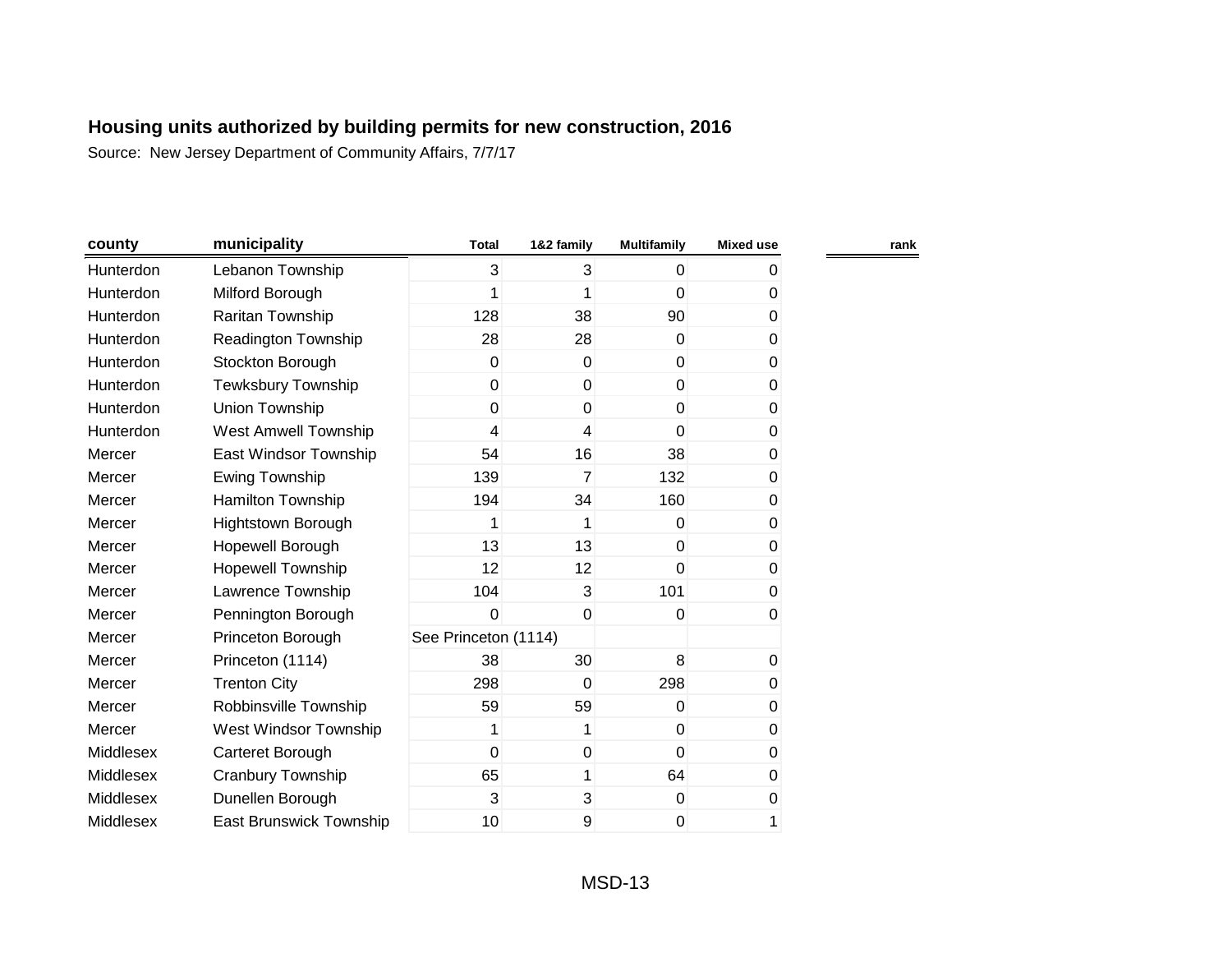| county    | municipality                 | <b>Total</b>   | 1&2 family     | <b>Multifamily</b> | <b>Mixed use</b> | rank |
|-----------|------------------------------|----------------|----------------|--------------------|------------------|------|
| Middlesex | Edison Township              | 65             | 65             | $\mathbf 0$        | 0                |      |
| Middlesex | Helmetta Borough             | 0              | 0              | 0                  | 0                |      |
| Middlesex | <b>Highland Park Borough</b> | 106            | 55             | 51                 | 0                |      |
| Middlesex | Jamesburg Borough            | 0              | 0              | $\mathbf 0$        | 0                |      |
| Middlesex | Old Bridge Township          | 18             | 5              | 12                 | 1                |      |
| Middlesex | Metuchen Borough             | 129            | 18             | 111                | 0                |      |
| Middlesex | Middlesex Borough            | 39             | 5              | 34                 | $\,0\,$          |      |
| Middlesex | Milltown Borough             | 20             | 20             | $\Omega$           | $\pmb{0}$        |      |
| Middlesex | Monroe Township              | 351            | 314            | 37                 | 0                |      |
| Middlesex | New Brunswick City           | 29             | 1              | 28                 | $\pmb{0}$        |      |
| Middlesex | North Brunswick Township     | 82             | 82             | $\mathbf 0$        | 0                |      |
| Middlesex | Perth Amboy City             | 122            | 1              | 121                | 0                |      |
| Middlesex | Piscataway Township          | 14             | 14             | 0                  | 0                |      |
| Middlesex | Plainsboro Township          | 0              | $\Omega$       | 0                  | 0                |      |
| Middlesex | Sayreville Borough           | 143            | $\overline{7}$ | 136                | $\pmb{0}$        |      |
| Middlesex | South Amboy City             | 101            | 17             | 84                 | 0                |      |
| Middlesex | South Brunswick Township     | 230            | 230            | $\mathbf 0$        | $\pmb{0}$        |      |
| Middlesex | South Plainfield Borough     | 40             | $\overline{7}$ | 33                 | $\pmb{0}$        |      |
| Middlesex | South River Borough          | 4              | $\overline{4}$ | 0                  | 0                |      |
| Middlesex | Spotswood Borough            | $\overline{2}$ | $\overline{2}$ | $\overline{0}$     | 0                |      |
| Middlesex | Woodbridge Township          | 386            | 60             | 326                | 0                |      |
| Monmouth  | Allenhurst Borough           | $\overline{2}$ | $\overline{2}$ | 0                  | 0                |      |
| Monmouth  | Allentown Borough            | 1              | 1              | $\mathbf 0$        | 0                |      |
| Monmouth  | <b>Asbury Park City</b>      | $\overline{2}$ | $\overline{2}$ | $\mathbf{0}$       | $\pmb{0}$        |      |
| Monmouth  | Atlantic Highlands Borough   | 23             | 3              | 20                 | 0                |      |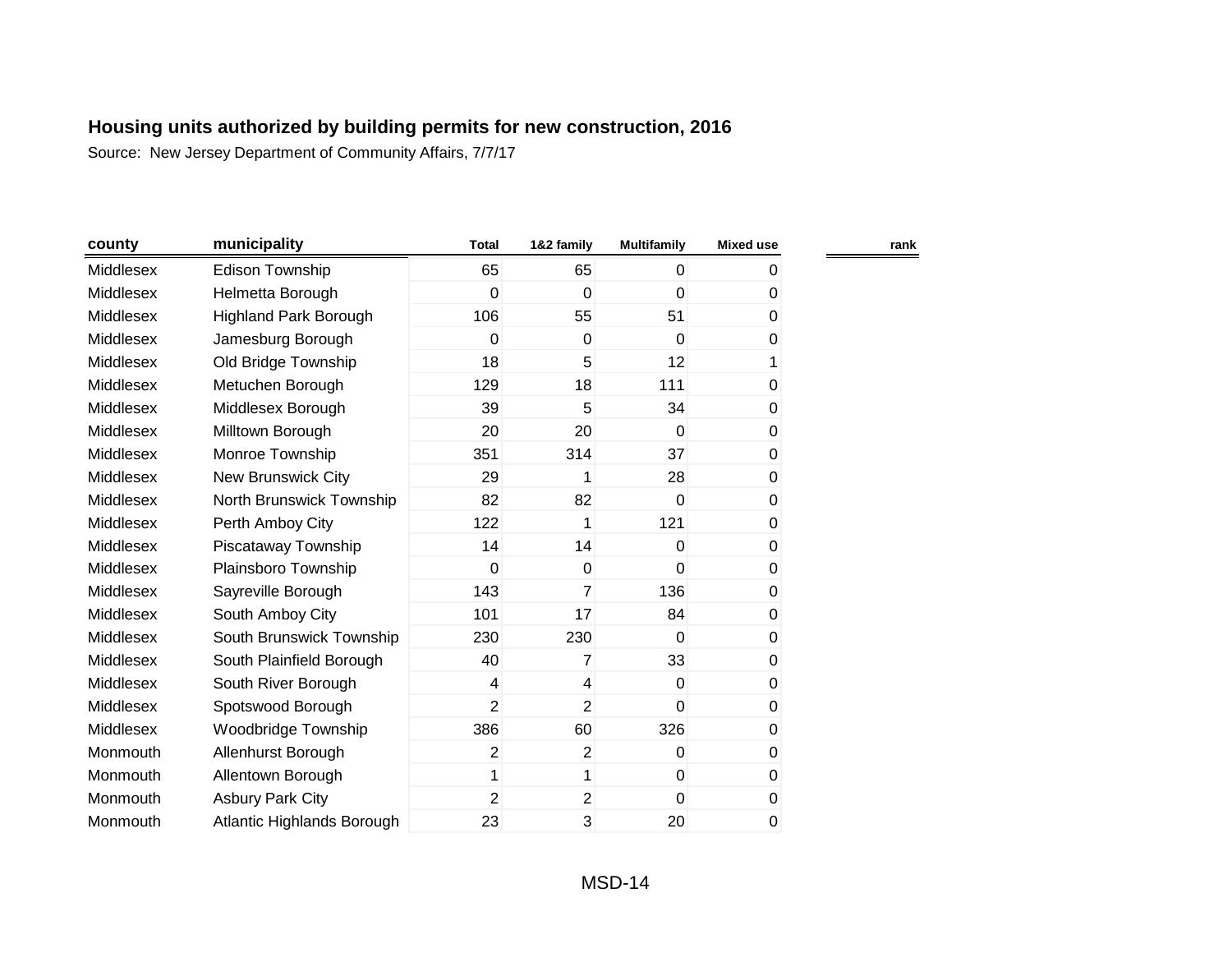| county   | municipality                 | <b>Total</b>   | 1&2 family     | <b>Multifamily</b> | <b>Mixed use</b> |  |
|----------|------------------------------|----------------|----------------|--------------------|------------------|--|
| Monmouth | Avon-by-the-Sea Borough      | 15             | 9              | 0                  | 6                |  |
| Monmouth | Belmar Borough               | 9              | 9              | $\mathbf 0$        | 0                |  |
| Monmouth | <b>Bradley Beach Borough</b> | 13             | 13             | $\mathbf 0$        | 0                |  |
| Monmouth | <b>Brielle Borough</b>       | 15             | 15             | $\mathbf 0$        | 0                |  |
| Monmouth | <b>Colts Neck Township</b>   | 6              | 6              | 0                  | 0                |  |
| Monmouth | Deal Borough                 | 1              | 1              | 0                  | 0                |  |
| Monmouth | Eatontown Borough            | 34             | 34             | $\mathbf 0$        | 0                |  |
| Monmouth | Englishtown Borough          | 0              | $\mathbf 0$    | $\mathbf 0$        | 0                |  |
| Monmouth | Fair Haven Borough           | 20             | 20             | $\mathbf 0$        | 0                |  |
| Monmouth | Farmingdale Borough          | 21             | 21             | $\mathbf 0$        | 0                |  |
| Monmouth | Freehold Borough             | $\overline{c}$ | $\overline{2}$ | $\mathbf 0$        | 0                |  |
| Monmouth | Freehold Township            | 32             | 32             | $\mathbf 0$        | 0                |  |
| Monmouth | <b>Highlands Borough</b>     | 62             | 62             | $\mathbf 0$        | 0                |  |
| Monmouth | Holmdel Township             | 68             | 68             | $\Omega$           | 0                |  |
| Monmouth | Howell Township              | 93             | 93             | 0                  | 0                |  |
| Monmouth | Interlaken Borough           | 1              | 1              | 0                  | 0                |  |
| Monmouth | Keansburg Borough            | 197            | 1              | 196                | 0                |  |
| Monmouth | Keyport Borough              | 24             | $\mathbf 0$    | 24                 | 0                |  |
| Monmouth | Little Silver Borough        | 5              | 5              | 0                  | 0                |  |
| Monmouth | Loch Arbour Village          | 0              | $\overline{0}$ | $\Omega$           | 0                |  |
| Monmouth | Long Branch City             | 75             | 25             | 50                 | 0                |  |
| Monmouth | Manalapan Township           | 12             | 12             | 0                  | 0                |  |
| Monmouth | Manasquan Borough            | 15             | 15             | $\Omega$           | 0                |  |
| Monmouth | Marlboro Township            | 21             | 6              | 15                 | $\pmb{0}$        |  |
| Monmouth | Matawan Borough              | 33             | 0              | 33                 | 0                |  |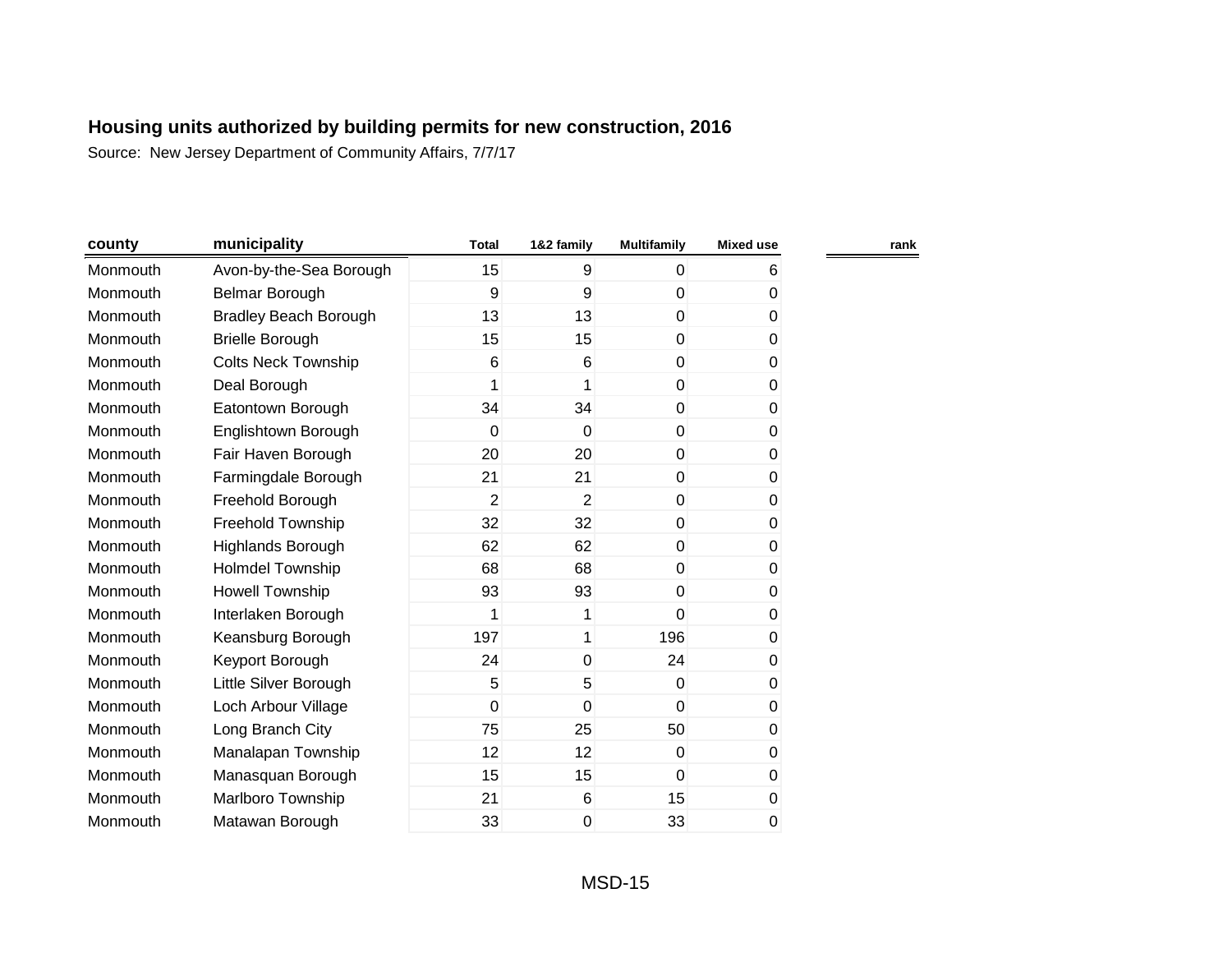| county        | municipality                | <b>Total</b>   | 1&2 family     | <b>Multifamily</b> | <b>Mixed use</b> | rank |
|---------------|-----------------------------|----------------|----------------|--------------------|------------------|------|
| Monmouth      | Aberdeen Township           | 594            | 15             | 579                | 0                |      |
| Monmouth      | Middletown Township         | 190            | 80             | 110                | 0                |      |
| Monmouth      | <b>Millstone Township</b>   | 18             | 18             | $\mathbf{0}$       | 0                |      |
| Monmouth      | Monmouth Beach Borough      | 1              | 1              | $\overline{0}$     | 0                |      |
| Monmouth      | Neptune Township            | 16             | 16             | $\mathbf 0$        | 0                |      |
| Monmouth      | Neptune City Borough        | 7              | 6              | $\mathbf 0$        | 1                |      |
| Monmouth      | <b>Tinton Falls Borough</b> | $\overline{2}$ | $\overline{2}$ | $\overline{0}$     | 0                |      |
| Monmouth      | Ocean Township              | 25             | 13             | 12                 | 0                |      |
| Monmouth      | Oceanport Borough           | 27             | 21             | 6                  | 0                |      |
| Monmouth      | <b>Hazlet Township</b>      | 14             | 14             | $\mathbf 0$        | 0                |      |
| Monmouth      | Red Bank Borough            | 13             | 1              | 12                 | 0                |      |
| Monmouth      | Roosevelt Borough           | 0              | $\mathbf 0$    | $\mathbf 0$        | 0                |      |
| Monmouth      | Rumson Borough              | 41             | 41             | $\mathbf 0$        | 0                |      |
| Monmouth      | Sea Bright Borough          | 1              | 1              | $\mathbf 0$        | 0                |      |
| Monmouth      | Sea Girt Borough            | 18             | 18             | $\mathbf 0$        | 0                |      |
| Monmouth      | Shrewsbury Borough          | 4              | $\overline{4}$ | $\pmb{0}$          | 0                |      |
| Monmouth      | <b>Shrewsbury Township</b>  | 0              | $\mathbf 0$    | $\mathbf 0$        | 0                |      |
| Monmouth      | Lake Como Borough           | $\overline{2}$ | $\overline{2}$ | $\pmb{0}$          | 0                |      |
| Monmouth      | Spring Lake Borough         | 28             | 25             | $\pmb{0}$          | 3                |      |
| Monmouth      | Spring Lake Heights Boro    | 6              | 6              | $\pmb{0}$          | 0                |      |
| Monmouth      | Union Beach Borough         | 35             | 34             | $\mathbf 0$        | 1                |      |
| Monmouth      | Upper Freehold Township     | 33             | 33             | $\mathbf 0$        | 0                |      |
| Monmouth      | Wall Township               | 20             | 20             | $\mathbf 0$        | 0                |      |
| Monmouth      | West Long Branch Borough    | 4              | 4              | $\mathbf 0$        | 0                |      |
| <b>Morris</b> | <b>Boonton Town</b>         | 1              | 1              | 0                  | 0                |      |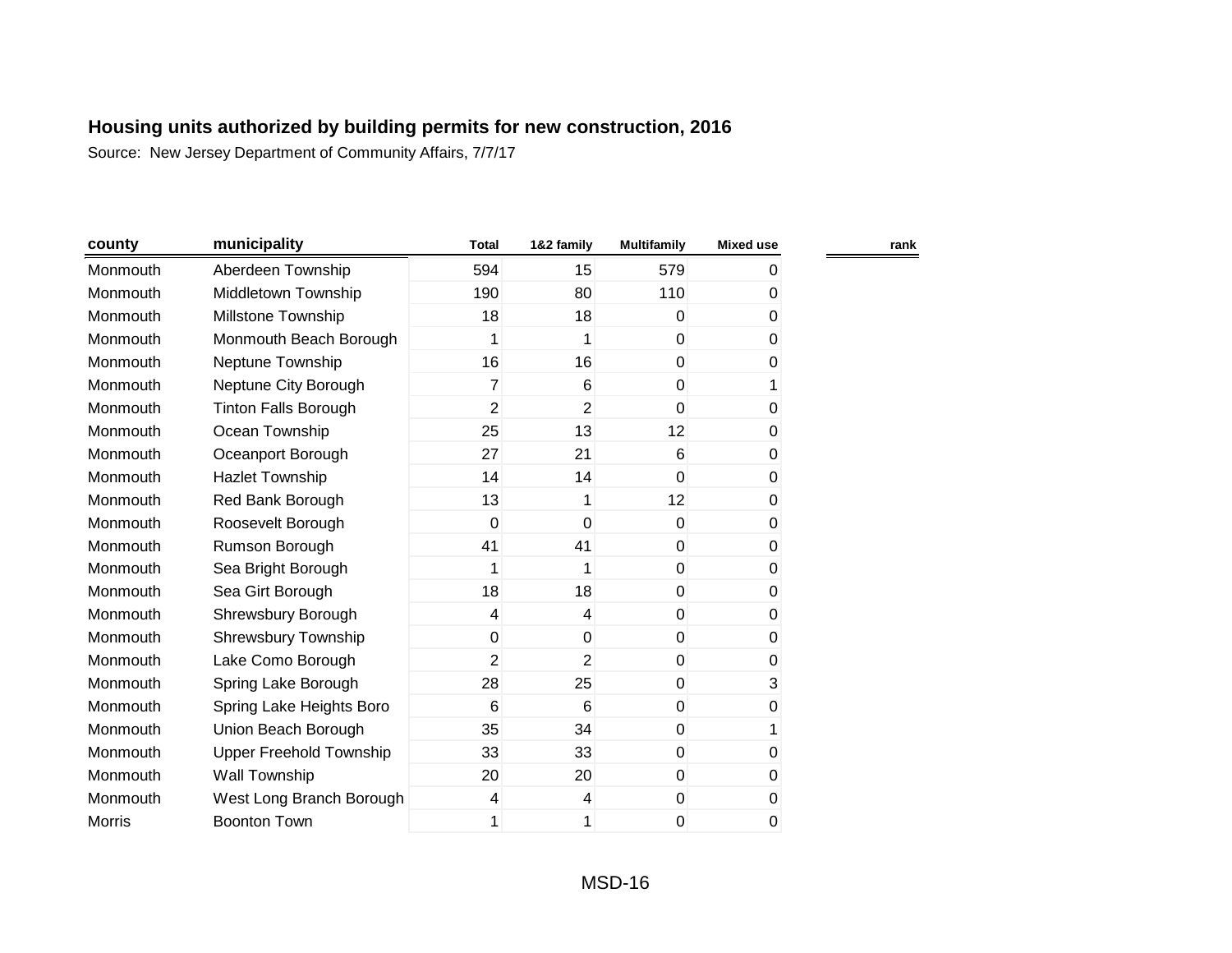| county        | municipality            | <b>Total</b>    | 1&2 family               | <b>Multifamily</b> | <b>Mixed use</b> |
|---------------|-------------------------|-----------------|--------------------------|--------------------|------------------|
| <b>Morris</b> | <b>Boonton Township</b> | $6\phantom{1}6$ | 6                        | 0                  | 0                |
| <b>Morris</b> | <b>Butler Borough</b>   | $\overline{7}$  | 6                        | 0                  | 1                |
| Morris        | Chatham Borough         | 12              | 12                       | 0                  | $\pmb{0}$        |
| Morris        | Chatham Township        | 29              | 29                       | 0                  | $\pmb{0}$        |
| <b>Morris</b> | Chester Borough         | 0               | $\mathbf 0$              | 0                  | 0                |
| <b>Morris</b> | <b>Chester Township</b> | 3               | 3                        | $\Omega$           | 0                |
| <b>Morris</b> | Denville Township       | 15              | 15                       | $\mathbf 0$        | 0                |
| <b>Morris</b> | Dover Town              | 5               | 5                        | $\mathbf 0$        | 0                |
| <b>Morris</b> | East Hanover Township   | 4               | $\overline{\mathcal{A}}$ | $\mathbf 0$        | 0                |
| Morris        | Florham Park Borough    | 12              | 12                       | $\mathbf 0$        | 0                |
| <b>Morris</b> | Hanover Township        | 2               | $\overline{2}$           | $\Omega$           | 0                |
| <b>Morris</b> | Harding Township        | 8               | 8                        | $\mathbf 0$        | 0                |
| <b>Morris</b> | Jefferson Township      | 6               | $6\phantom{1}$           | $\Omega$           | 0                |
| <b>Morris</b> | Kinnelon Borough        | $\overline{2}$  | $\overline{2}$           | $\Omega$           | 0                |
| <b>Morris</b> | Lincoln Park Borough    | 0               | $\mathbf 0$              | $\Omega$           | 0                |
| Morris        | Madison Borough         | 127             | 27                       | 100                | 0                |
| Morris        | Mendham Borough         | 1               | $\mathbf 0$              | 0                  | 1                |
| <b>Morris</b> | Mendham Township        | $\mathbf 0$     | $\mathbf 0$              | $\mathbf 0$        | 0                |
| <b>Morris</b> | Mine Hill Township      | 0               | $\mathbf 0$              | 0                  | 0                |
| <b>Morris</b> | Montville Township      | 12              | 12                       | 0                  | 0                |
| <b>Morris</b> | Morris Township         | 4               | 4                        | $\mathbf 0$        | 0                |
| <b>Morris</b> | Morris Plains Borough   | 197             | $\mathbf 0$              | 197                | $\mathbf 0$      |
| <b>Morris</b> | Morristown Town         | 226             | $6\phantom{1}$           | 220                | 0                |
| Morris        | Mountain Lakes Borough  | 5               | 5                        | $\Omega$           | 0                |
| <b>Morris</b> | Mount Arlington Borough | 62              | 24                       | 38                 | 0                |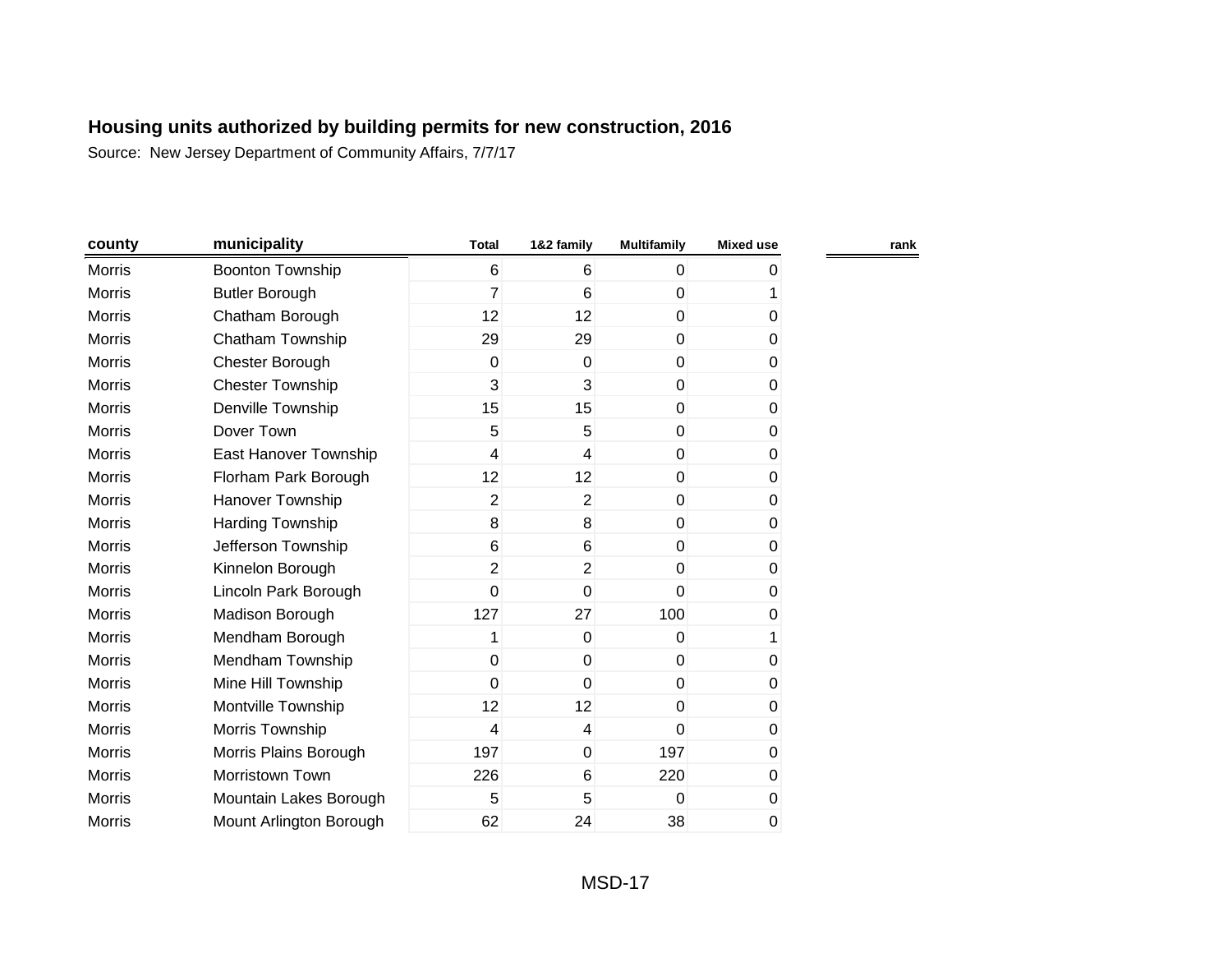| county        | municipality                   | <b>Total</b>   | 1&2 family      | <b>Multifamily</b> | <b>Mixed use</b> | rank |
|---------------|--------------------------------|----------------|-----------------|--------------------|------------------|------|
| <b>Morris</b> | Mount Olive Township           | 121            | 64              | 57                 | 0                |      |
| <b>Morris</b> | Netcong Borough                | 0              | 0               | $\mathbf 0$        | 0                |      |
| <b>Morris</b> | Parsippany-Troy Hills Twp      | 21             | 21              | $\overline{0}$     | 0                |      |
| <b>Morris</b> | Long Hill Township             | 3              | 3               | $\overline{0}$     | $\pmb{0}$        |      |
| <b>Morris</b> | Pequannock Township            | 3              | 3               | $\overline{0}$     | $\pmb{0}$        |      |
| Morris        | Randolph Township              | 30             | 30              | $\overline{0}$     | 0                |      |
| <b>Morris</b> | Riverdale Borough              | 3              | 3               | $\overline{0}$     | 0                |      |
| <b>Morris</b> | Rockaway Borough               | 1              | 1               | $\mathbf 0$        | 0                |      |
| <b>Morris</b> | Rockaway Township              | 212            | 13              | 199                | 0                |      |
| <b>Morris</b> | Roxbury Township               | 10             | 10 <sup>°</sup> | $\overline{0}$     | 0                |      |
| <b>Morris</b> | <b>Victory Gardens Borough</b> | 0              | $\mathbf 0$     | $\mathbf{0}$       | 0                |      |
| <b>Morris</b> | Washington Township            | 16             | 16              | $\overline{0}$     | 0                |      |
| <b>Morris</b> | Wharton Borough                | $\overline{2}$ | $\overline{2}$  | $\overline{0}$     | 0                |      |
| Ocean         | Barnegat Light Borough         | 5              | 5               | $\overline{0}$     | 0                |      |
| Ocean         | Bay Head Borough               | 0              | $\mathbf 0$     | $\overline{0}$     | 0                |      |
| Ocean         | Beach Haven Borough            | 30             | 29              | $\overline{0}$     | 1                |      |
| Ocean         | Beachwood Borough              | 7              | $\overline{7}$  | $\overline{0}$     | 0                |      |
| Ocean         | Berkeley Township              | 86             | 86              | $\mathbf{0}$       | 0                |      |
| Ocean         | <b>Brick Township</b>          | 215            | 125             | 90                 | 0                |      |
| Ocean         | <b>Toms River Township</b>     | 442            | 334             | 108                | 0                |      |
| Ocean         | Eagleswood Township            | 6              | 6               | 0                  | 0                |      |
| Ocean         | Harvey Cedars Borough          | 18             | 18              | $\mathbf 0$        | $\pmb{0}$        |      |
| Ocean         | Island Heights Borough         | 4              | 4               | $\mathbf{0}$       | $\pmb{0}$        |      |
| Ocean         | Jackson Township               | 292            | 70              | 222                | 0                |      |
| Ocean         | Lacey Township                 | 141            | 93              | 48                 | 0                |      |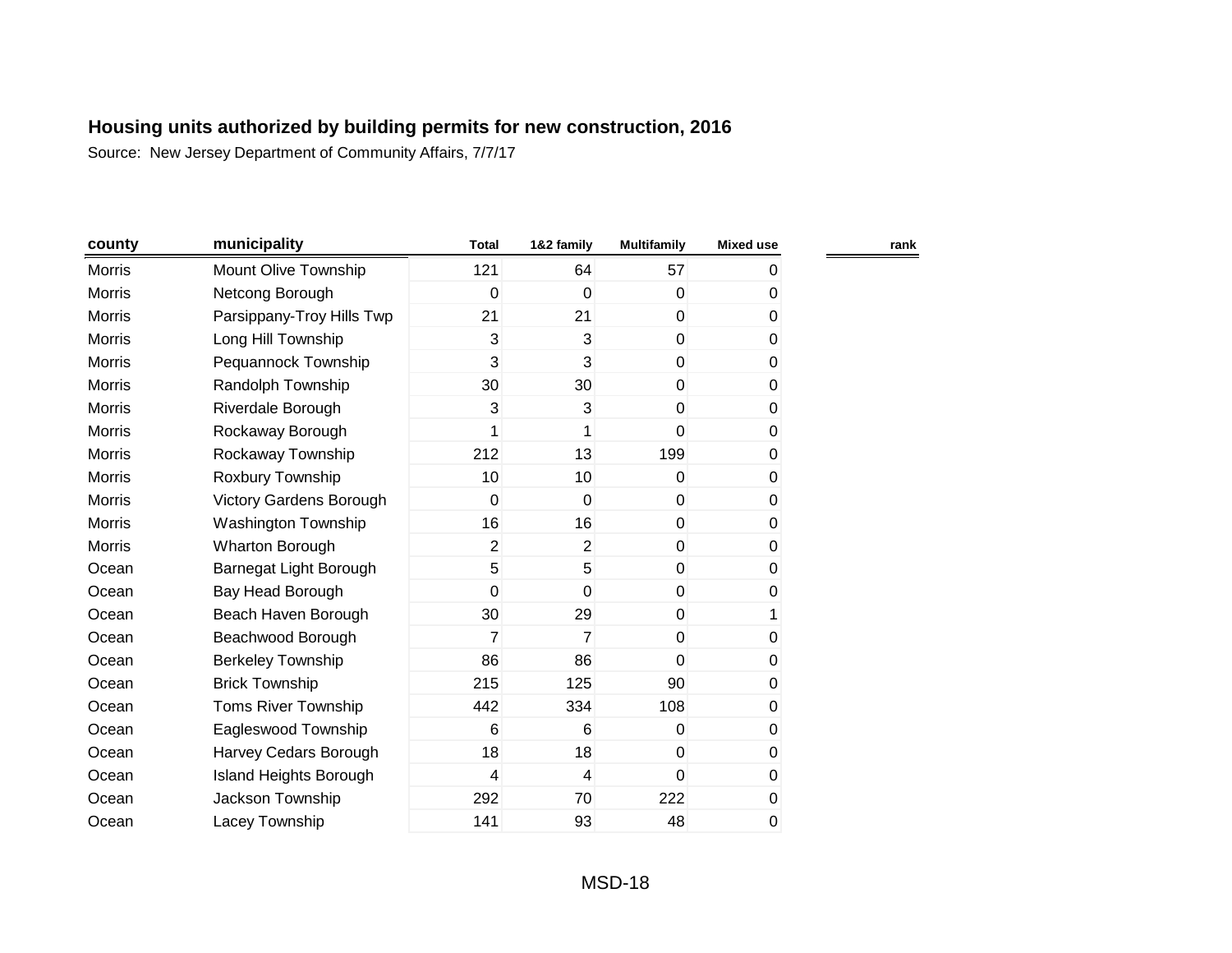| county  | municipality                | <b>Total</b>   | 1&2 family     | <b>Multifamily</b> | <b>Mixed use</b> |
|---------|-----------------------------|----------------|----------------|--------------------|------------------|
| Ocean   | Lakehurst Borough           | $\overline{4}$ | 4              | $\mathbf 0$        | 0                |
| Ocean   | Lakewood Township           | 714            | 563            | 150                | 1                |
| Ocean   | Lavallette Borough          | 44             | 42             | 0                  | $\overline{2}$   |
| Ocean   | Little Egg Harbor Township  | 91             | 89             | $\overline{0}$     | $\overline{2}$   |
| Ocean   | Long Beach Township         | 97             | 97             | $\mathbf 0$        | $\pmb{0}$        |
| Ocean   | Manchester Township         | 5              | 5              | $\mathbf 0$        | 0                |
| Ocean   | Mantoloking Borough         | 9              | 9              | $\mathbf 0$        | 0                |
| Ocean   | Ocean Township              | 16             | 16             | $\mathbf 0$        | 0                |
| Ocean   | Ocean Gate Borough          | 7              | $\overline{7}$ | 0                  | 0                |
| Ocean   | Pine Beach Borough          | 5              | 5              | 0                  | 0                |
| Ocean   | <b>Plumsted Township</b>    | $\overline{2}$ | $\overline{2}$ | $\mathbf{0}$       | 0                |
| Ocean   | Point Pleasant Borough      | 34             | 34             | $\mathbf{0}$       | 0                |
| Ocean   | Point Pleasant Beach Boro   | 18             | 18             | $\mathbf{0}$       | 0                |
| Ocean   | Seaside Heights Borough     | 0              | $\Omega$       | $\mathbf{0}$       | 0                |
| Ocean   | Seaside Park Borough        | 5              | 5              | $\overline{0}$     | 0                |
| Ocean   | Ship Bottom Borough         | 24             | 24             | $\mathbf{0}$       | 0                |
| Ocean   | South Toms River Borough    | $\mathbf 0$    | $\mathbf 0$    | $\mathbf 0$        | 0                |
| Ocean   | <b>Stafford Township</b>    | 140            | 140            | $\mathbf{0}$       | 0                |
| Ocean   | Surf City Borough           | 31             | 31             | 0                  | 0                |
| Ocean   | <b>Tuckerton Borough</b>    | 6              | 4              | $\mathbf{0}$       | $\overline{2}$   |
| Ocean   | <b>Barnegat Township</b>    | 214            | 137            | 77                 | $\mathbf 0$      |
| Passaic | <b>Bloomingdale Borough</b> | $\overline{2}$ | $\overline{2}$ | $\mathbf{0}$       | $\pmb{0}$        |
| Passaic | <b>Clifton City</b>         | 69             | 12             | 57                 | $\pmb{0}$        |
| Passaic | Haledon Borough             | 0              | $\mathbf 0$    | $\mathbf 0$        | 0                |
| Passaic | Hawthorne Borough           | 2              | $\overline{2}$ | 0                  | 0                |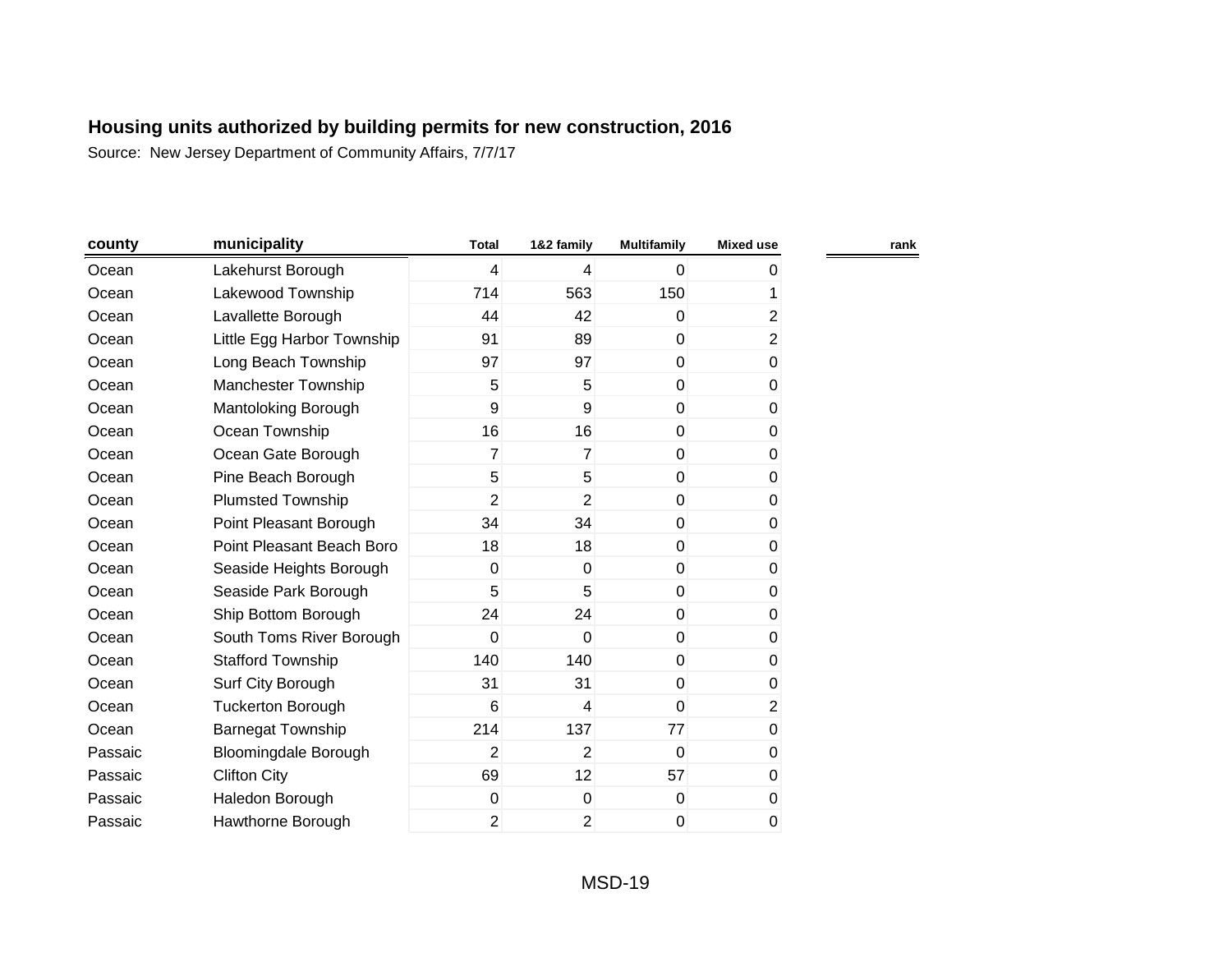| county  | municipality                  | <b>Total</b> | 1&2 family  | <b>Multifamily</b> | <b>Mixed use</b> |
|---------|-------------------------------|--------------|-------------|--------------------|------------------|
| Passaic | Little Falls Township         | 6            | 6           | 0                  | 0                |
| Passaic | North Haledon Borough         | 0            | $\mathbf 0$ | 0                  | 0                |
| Passaic | Passaic City                  | 0            | $\mathbf 0$ | 0                  | $\pmb{0}$        |
| Passaic | Paterson City                 | 237          | 13          | 221                | 3                |
| Passaic | Pompton Lakes Borough         | 1            | 1           | $\Omega$           | 0                |
| Passaic | Prospect Park Borough         | $\mathbf 0$  | 0           | $\overline{0}$     | 0                |
| Passaic | Ringwood Borough              | 3            | 3           | $\overline{0}$     | 0                |
| Passaic | Totowa Borough                | 8            | 8           | $\Omega$           | 0                |
| Passaic | Wanaque Borough               | 65           | 0           | 65                 | 0                |
| Passaic | Wayne Township                | 7            | 6           | $\Omega$           | 1                |
| Passaic | West Milford Township         | 8            | 8           | $\mathbf{0}$       | 0                |
| Passaic | <b>Woodland Park Borough</b>  | 29           | 5           | 20                 | 4                |
| Salem   | Alloway Township              | 17           | 17          | $\mathbf{0}$       | 0                |
| Salem   | Elmer Borough                 | $\mathbf 0$  | $\mathbf 0$ | $\overline{0}$     | 0                |
| Salem   | <b>Elsinboro Township</b>     | 1            | 1           | $\overline{0}$     | 0                |
| Salem   | Lower Alloways Creek Twp      | $\mathbf 0$  | $\mathbf 0$ | $\overline{0}$     | 0                |
| Salem   | Mannington Township           | 3            | 3           | $\pmb{0}$          | 0                |
| Salem   | <b>Oldmans Township</b>       | $\mathbf 0$  | 0           | $\mathbf 0$        | 0                |
| Salem   | Penns Grove Borough           | 1            | 1           | $\mathbf 0$        | 0                |
| Salem   | Pennsville Township           | 1            | 1           | $\mathbf{0}$       | 0                |
| Salem   | Pilesgrove Township           | 0            | $\mathbf 0$ | $\mathbf 0$        | 0                |
| Salem   | Pittsgrove Township           | 12           | 12          | $\mathbf 0$        | $\pmb{0}$        |
| Salem   | Quinton Township              | $\mathbf 0$  | $\mathbf 0$ | $\mathbf 0$        | 0                |
| Salem   | Salem City                    | 0            | 0           | $\pmb{0}$          | 0                |
| Salem   | <b>Carneys Point Township</b> | 6            | $\,6$       | 0                  | 0                |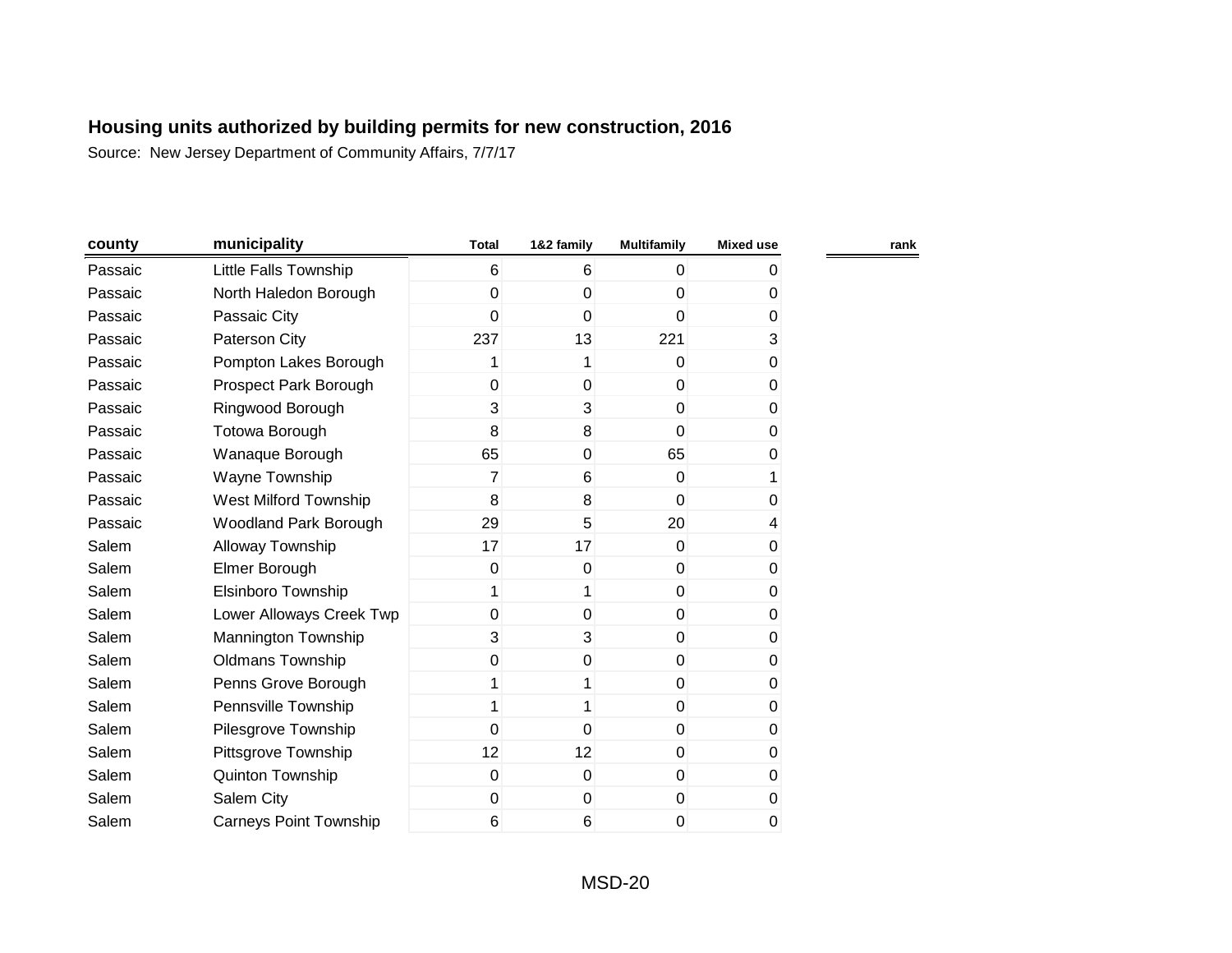| county   | municipality                     | <b>Total</b>   | 1&2 family     | <b>Multifamily</b> | <b>Mixed use</b> | rank |
|----------|----------------------------------|----------------|----------------|--------------------|------------------|------|
| Salem    | <b>Upper Pittsgrove Township</b> | 4              | 4              | $\mathbf 0$        | 0                |      |
| Salem    | Woodstown Borough                | 1              | 1              | 0                  | 0                |      |
| Somerset | <b>Bedminster Township</b>       | 0              | $\overline{0}$ | $\overline{0}$     | 0                |      |
| Somerset | <b>Bernards Township</b>         | 14             | 14             | $\overline{0}$     | 0                |      |
| Somerset | Bernardsville Borough            | 0              | $\Omega$       | $\mathbf 0$        | 0                |      |
| Somerset | Bound Brook Borough              | 0              | $\mathbf{0}$   | $\mathbf 0$        | 0                |      |
| Somerset | <b>Branchburg Township</b>       | 17             | 17             | $\mathbf{0}$       | 0                |      |
| Somerset | <b>Bridgewater Township</b>      | 27             | 27             | $\mathbf 0$        | 0                |      |
| Somerset | Far Hills Borough                | 0              | $\mathbf{0}$   | 0                  | 0                |      |
| Somerset | Franklin Township                | 432            | 72             | 360                | 0                |      |
| Somerset | Green Brook Township             | 0              | $\mathbf 0$    | $\Omega$           | 0                |      |
| Somerset | Hillsborough Township            | 196            | 66             | 130                | 0                |      |
| Somerset | Manville Borough                 | 5              | 5              | $\Omega$           | 0                |      |
| Somerset | Millstone Borough                | 1              |                | $\mathbf 0$        | 0                |      |
| Somerset | Montgomery Township              | 50             | 50             | $\mathbf 0$        | 0                |      |
| Somerset | North Plainfield Borough         | 1              | 1              | $\mathbf 0$        | 0                |      |
| Somerset | Peapack and Gladstone Bor        | 6              | 6              | $\mathbf 0$        | 0                |      |
| Somerset | Raritan Borough                  | 18             | 18             | $\pmb{0}$          | 0                |      |
| Somerset | Rocky Hill Borough               | $\pmb{0}$      | 0              | $\pmb{0}$          | 0                |      |
| Somerset | Somerville Borough               | $\overline{2}$ | $\overline{2}$ | $\mathbf 0$        | 0                |      |
| Somerset | South Bound Brook Boro           | 5              | 5              | $\mathbf 0$        | 0                |      |
| Somerset | Warren Township                  | 55             | 55             | $\mathbf 0$        | 0                |      |
| Somerset | Watchung Borough                 | 10             | 9              | $\mathbf 0$        | 1                |      |
| Sussex   | Andover Borough                  | 0              | 0              | 0                  | 0                |      |
| Sussex   | <b>Andover Township</b>          | 8              | 6              | 0                  | $\overline{2}$   |      |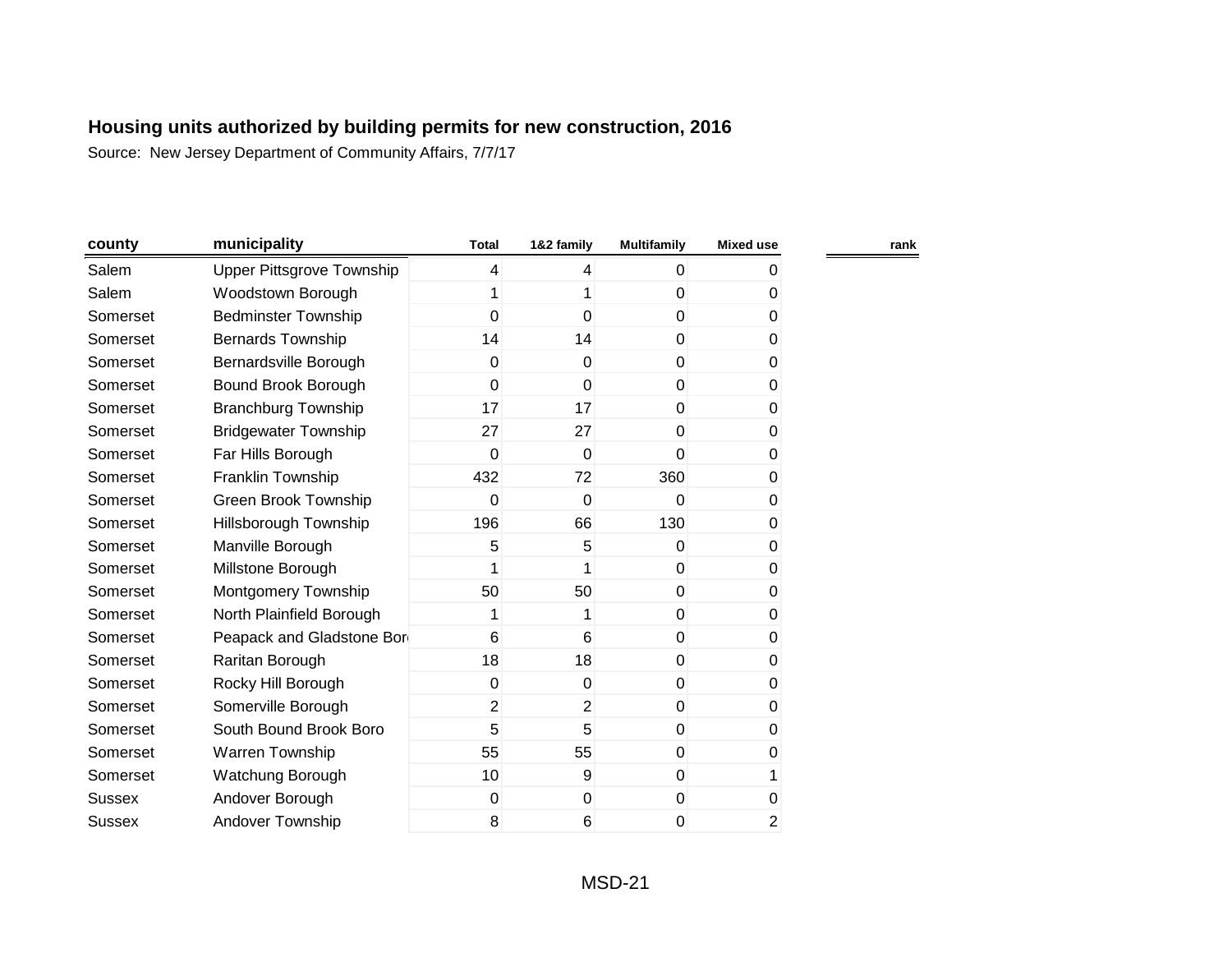| county        | municipality                     | <b>Total</b>   | 1&2 family     | <b>Multifamily</b> | <b>Mixed use</b> |
|---------------|----------------------------------|----------------|----------------|--------------------|------------------|
| <b>Sussex</b> | <b>Branchville Borough</b>       | 0              | 0              | $\Omega$           | 0                |
| <b>Sussex</b> | <b>Byram Township</b>            | 13             | $\overline{c}$ | 11                 | 0                |
| <b>Sussex</b> | Frankford Township               | 4              | 4              | 0                  | $\overline{0}$   |
| <b>Sussex</b> | Franklin Borough                 | 0              | $\mathbf 0$    | 0                  | 0                |
| <b>Sussex</b> | Fredon Township                  | 3              | $\overline{2}$ | 0                  |                  |
| <b>Sussex</b> | Green Township                   | $\overline{2}$ | $\overline{2}$ | 0                  | 0                |
| <b>Sussex</b> | Hamburg Borough                  | $\mathbf{1}$   | 1              | 0                  | 0                |
| <b>Sussex</b> | Hampton Township                 | 0              | $\mathbf 0$    | 0                  | 0                |
| <b>Sussex</b> | <b>Hardyston Township</b>        | $\overline{2}$ | 2              | 0                  | 0                |
| <b>Sussex</b> | Hopatcong Borough                | 1              | 1              | $\pmb{0}$          | 0                |
| <b>Sussex</b> | Lafayette Township               | $\overline{2}$ | $\overline{2}$ | 0                  | 0                |
| <b>Sussex</b> | Montague Township                | 0              | $\pmb{0}$      | 0                  | 0                |
| <b>Sussex</b> | Newton Town                      | 72             | 7              | 65                 | 0                |
| <b>Sussex</b> | Ogdensburg Borough               | 1              | 1              | 0                  | 0                |
| <b>Sussex</b> | Sandyston Township               | 1              | 1              | 0                  | 0                |
| <b>Sussex</b> | Sparta Township                  | $\overline{2}$ | $\overline{2}$ | 0                  | 0                |
| <b>Sussex</b> | Stanhope Borough                 | 0              | $\mathbf 0$    | 0                  | 0                |
| <b>Sussex</b> | <b>Stillwater Township</b>       | $\overline{2}$ | $\mathbf 0$    | $\overline{2}$     | 0                |
| <b>Sussex</b> | Sussex Borough                   | $\mathbf 0$    | $\mathbf 0$    | 0                  | 0                |
| <b>Sussex</b> | Vernon Township                  | 3              | 3              | 0                  | 0                |
| <b>Sussex</b> | <b>Walpack Township</b>          | $\mathbf 0$    | $\mathbf 0$    | 0                  | 0                |
| <b>Sussex</b> | Wantage Township                 | 4              | 3              | 1                  | 0                |
| Union         | <b>Berkeley Heights Township</b> | 11             | 10             | 1                  | 0                |
| Union         | <b>Clark Township</b>            | 21             | 21             | 0                  | 0                |
| Union         | <b>Cranford Township</b>         | 9              | 9              | 0                  | 0                |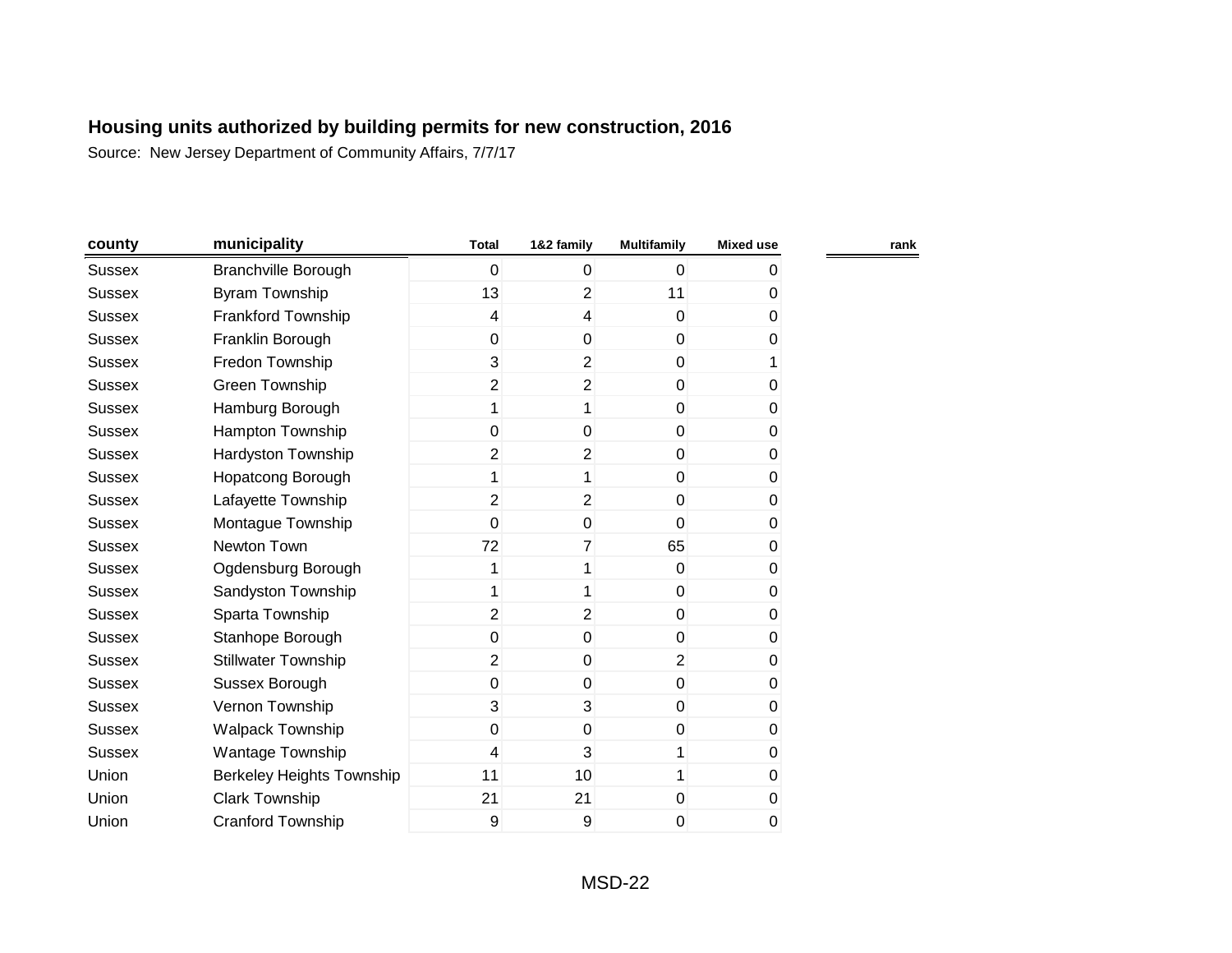| county | municipality               | <b>Total</b>     | 1&2 family       | <b>Multifamily</b> | <b>Mixed use</b> |  |
|--------|----------------------------|------------------|------------------|--------------------|------------------|--|
| Union  | <b>Elizabeth City</b>      | 676              | 136              | 540                | 0                |  |
| Union  | Fanwood Borough            | 1                |                  | 0                  | 0                |  |
| Union  | Garwood Borough            | 1                | 1                | $\mathbf{0}$       | 0                |  |
| Union  | Hillside Township          | 9                | 9                | $\mathbf 0$        | 0                |  |
| Union  | Kenilworth Borough         | $\overline{2}$   | $\overline{2}$   | $\mathbf 0$        | 0                |  |
| Union  | Linden City                | 19               | 19               | $\mathbf 0$        | 0                |  |
| Union  | Mountainside Borough       | 16               | 11               | 4                  | 1                |  |
| Union  | New Providence Borough     | 4                | 4                | $\mathbf 0$        | 0                |  |
| Union  | <b>Plainfield City</b>     | 81               | 1                | 80                 | 0                |  |
| Union  | <b>Rahway City</b>         | $\overline{2}$   | $\overline{2}$   | 0                  | 0                |  |
| Union  | Roselle Borough            | 95               | $\boldsymbol{9}$ | 86                 | 0                |  |
| Union  | Roselle Park Borough       | $\mathbf 0$      | $\mathbf 0$      | $\Omega$           | 0                |  |
| Union  | Scotch Plains Township     | 51               | 51               | $\mathbf{0}$       | 0                |  |
| Union  | Springfield Township       | 12               | 12               | 0                  | $\pmb{0}$        |  |
| Union  | <b>Summit City</b>         | 48               | 42               | 6                  | $\pmb{0}$        |  |
| Union  | Union Township             | 42               | 12               | 30                 | $\pmb{0}$        |  |
| Union  | Westfield Town             | 82               | 82               | $\mathbf{0}$       | 0                |  |
| Union  | <b>Winfield Township</b>   | $\mathbf 0$      | $\mathbf 0$      | $\mathbf 0$        | 0                |  |
| Warren | <b>Allamuchy Township</b>  | 28               | 28               | $\mathbf 0$        | 0                |  |
| Warren | Alpha Borough              | $\mathbf 0$      | 0                | 0                  | 0                |  |
| Warren | <b>Belvidere Town</b>      | $\boldsymbol{0}$ | $\boldsymbol{0}$ | $\mathbf 0$        | 0                |  |
| Warren | <b>Blairstown Township</b> | 1                | 1                | $\mathbf 0$        | 0                |  |
| Warren | Franklin Township          | 1                | 1                | 0                  | $\pmb{0}$        |  |
| Warren | Frelinghuysen Township     | 3                | 3                | $\mathbf{0}$       | 0                |  |
| Warren | <b>Greenwich Township</b>  | 1                | 1                | 0                  | 0                |  |